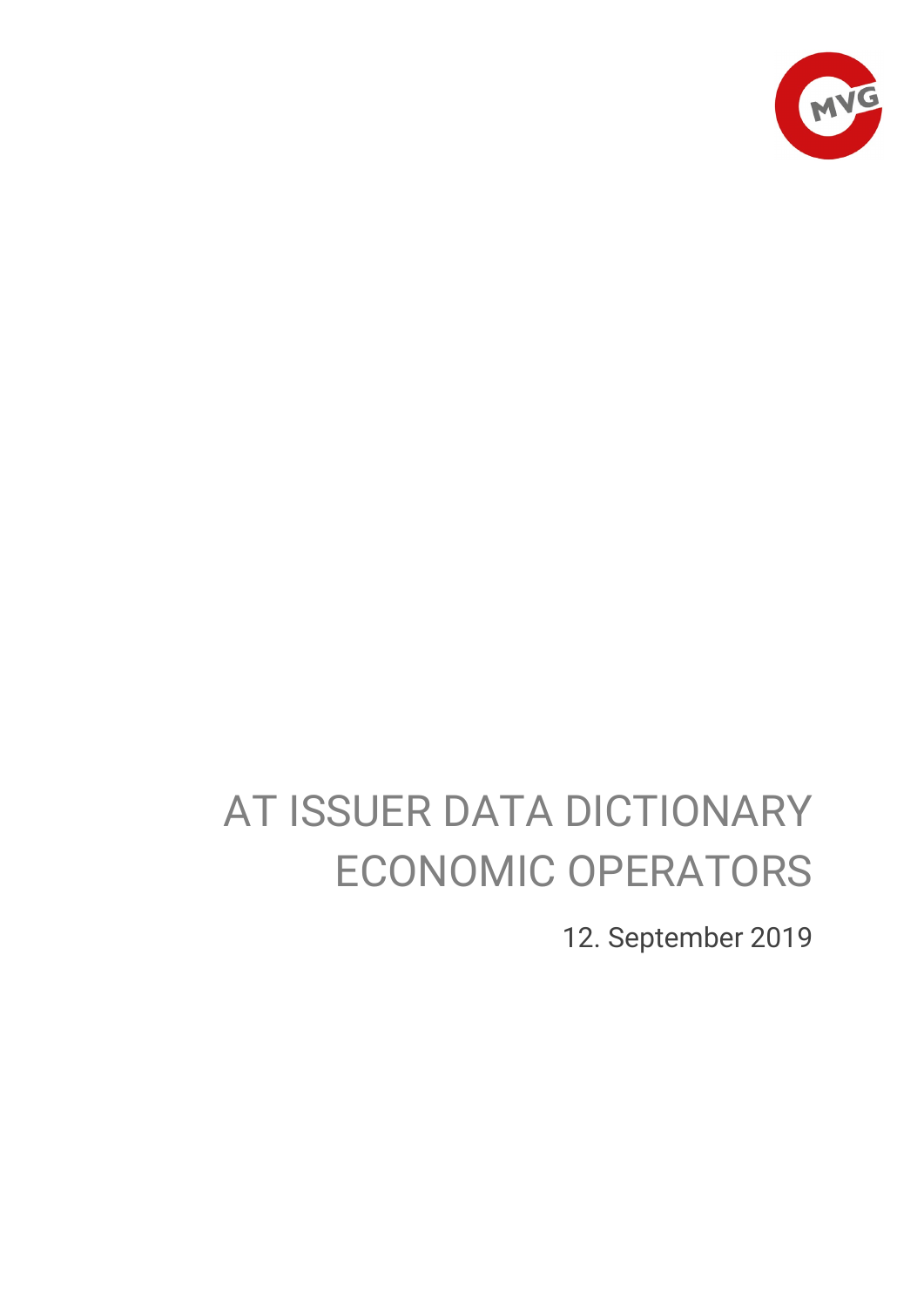

| <b>Version</b> | <b>Datum</b> | Autor/in                    | Änderung                                                                                                                                                                                                                                                                                                                                                                                                                                                                                                                                                                                                                                                                                                                                                                         |
|----------------|--------------|-----------------------------|----------------------------------------------------------------------------------------------------------------------------------------------------------------------------------------------------------------------------------------------------------------------------------------------------------------------------------------------------------------------------------------------------------------------------------------------------------------------------------------------------------------------------------------------------------------------------------------------------------------------------------------------------------------------------------------------------------------------------------------------------------------------------------|
| 1.0            | 05.04.2019   | Hans-Jürgen<br>Kozik        | <b>First Release</b>                                                                                                                                                                                                                                                                                                                                                                                                                                                                                                                                                                                                                                                                                                                                                             |
| 1.1            | 12.06.2019   | Hans-Jürgen<br>Kozik        | Changed Priority for P_OtherType in<br>Order for unit level UIs.<br>Changed Field Code to request-id and<br>moved it into the header.<br>New Field P_OtherID in Order for unit<br>level UIs.<br>Description for the request message of<br>an Api_key.                                                                                                                                                                                                                                                                                                                                                                                                                                                                                                                            |
| $1.2 - 1$      | 02.09.2019   | Hans-Jürgen<br>Kozik        | Changed the value of<br>TobaccoProductType to an enum. It is<br>still allowed as a number, but marked as<br>deprecated and will be turned off in<br>future releases.<br>Renamed O_ID to Order_Number<br>Renamed request-id to Request_ID<br>Renamed api-key to Api_Key<br>Made Request_ID is a required field in<br>the header.<br>Calling the messageRequest an Api_Key<br>now generates a new key and replaces<br>the old one.<br>Changed the structure of the general<br>error response message.<br>Moved register/de-register/correction<br>messages for economic operators,<br>facilities and machines to the web<br>application.<br>Changed response message for<br>message List all open orders<br>Changed response message for<br>message Get information about an order |
| $1.2 - 2$      | 12.09.2019   | Hans-Jürgen<br><b>Kozik</b> | Correction of errors in the specification<br>for TobaccoProductType. The type was<br>changed from string to integer.<br>State PENDING changed to PENDING<br>CREATED.                                                                                                                                                                                                                                                                                                                                                                                                                                                                                                                                                                                                             |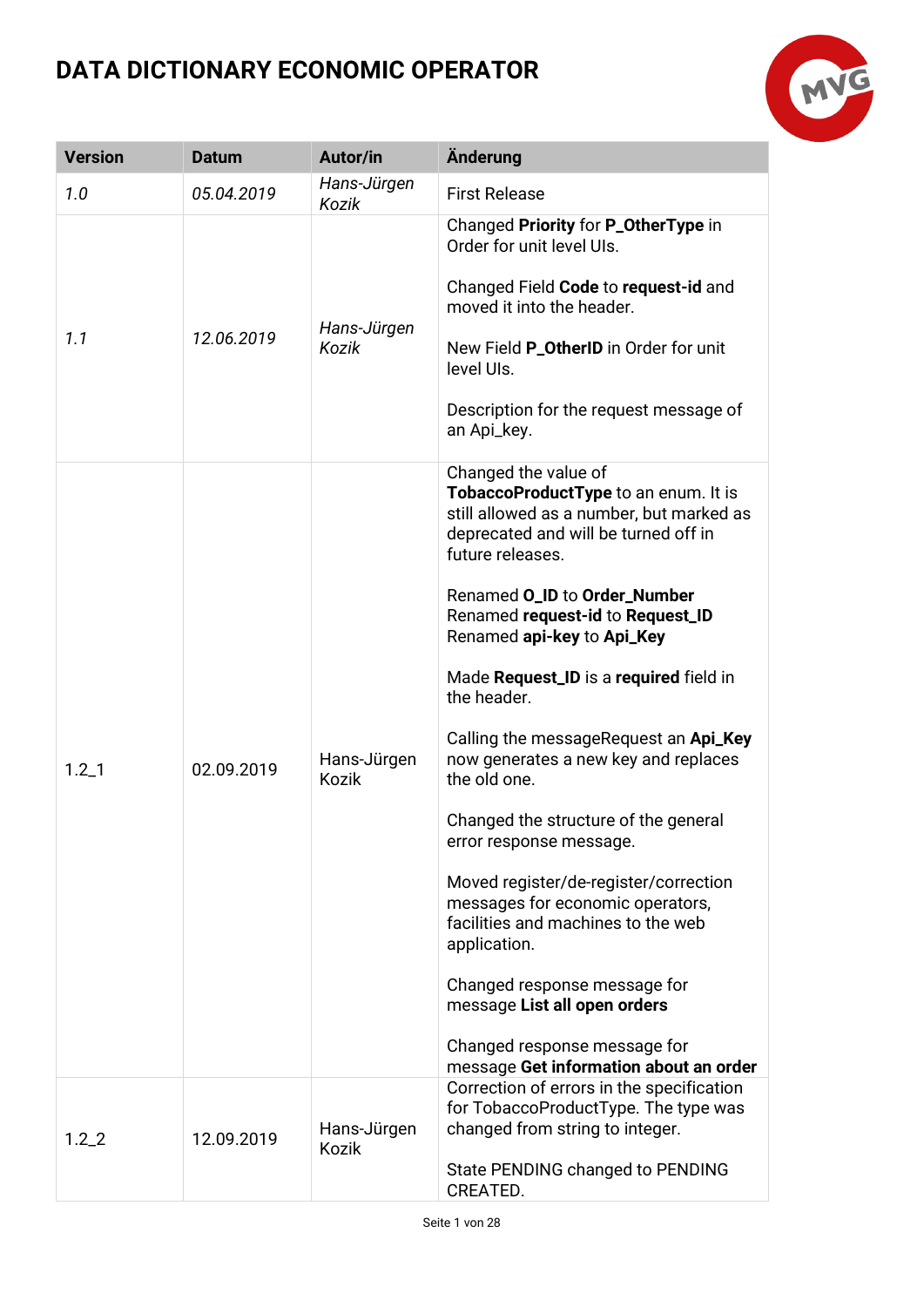

|     |            |                             | M_ID in message "list of all open orders"<br>changed to optional<br>Changed upui order only fields in<br>message "get information about an<br>order" to optional<br>Added chapter Cookie Handling. |
|-----|------------|-----------------------------|----------------------------------------------------------------------------------------------------------------------------------------------------------------------------------------------------|
| 1.2 | 01.10.2019 | Hans-Jürgen<br>Kozik        | Changed P_CN in message "Order for<br>unit level UIs" to optional                                                                                                                                  |
| 1.3 | 15.10.2020 | Hans-Jürgen<br><b>Kozik</b> | Clarification of the structure of an upUI                                                                                                                                                          |

Hans-Jürgen Kozik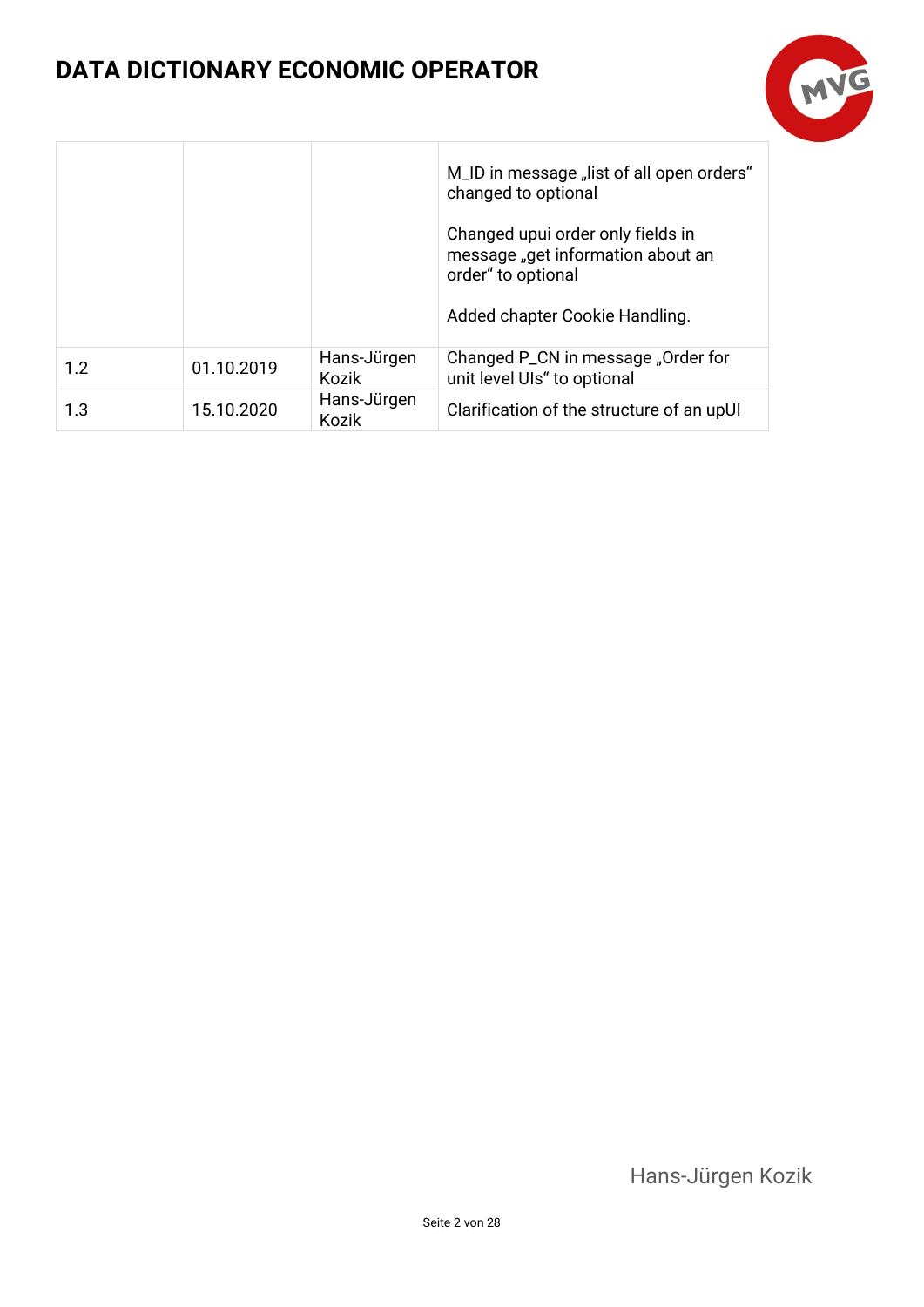Inhalt

 $\mathbf{1}$ 

| alt | TA DICTIONARY ECONOMIC OPERATOR | MVG |
|-----|---------------------------------|-----|
|     |                                 |     |
|     |                                 |     |
|     |                                 |     |
|     |                                 |     |
|     |                                 |     |

|             | 1.1   |  |  |
|-------------|-------|--|--|
|             | 1.2   |  |  |
|             | 1.3   |  |  |
|             | 1.3.1 |  |  |
|             | 1.3.2 |  |  |
|             | 1.4   |  |  |
|             | 1.5   |  |  |
|             | 1.6   |  |  |
|             | 1.7   |  |  |
|             | 1.8   |  |  |
|             | 1.9   |  |  |
| $2^{\circ}$ |       |  |  |
| 2.1         |       |  |  |
|             | 2.2   |  |  |
|             | 2.3   |  |  |
|             | 2.4   |  |  |
|             | 2.5   |  |  |
|             | 2.6   |  |  |
|             | 2.7   |  |  |
| 3           |       |  |  |
|             | 3.1   |  |  |
|             | 3.1.1 |  |  |
|             | 3.1.2 |  |  |
|             | 3.1.3 |  |  |
|             | 3.1.4 |  |  |
|             | 3.1.5 |  |  |
|             | 3.1.6 |  |  |
|             | 3.2   |  |  |
|             | 3.2.1 |  |  |
|             | 3.2.2 |  |  |
|             | 3.2.3 |  |  |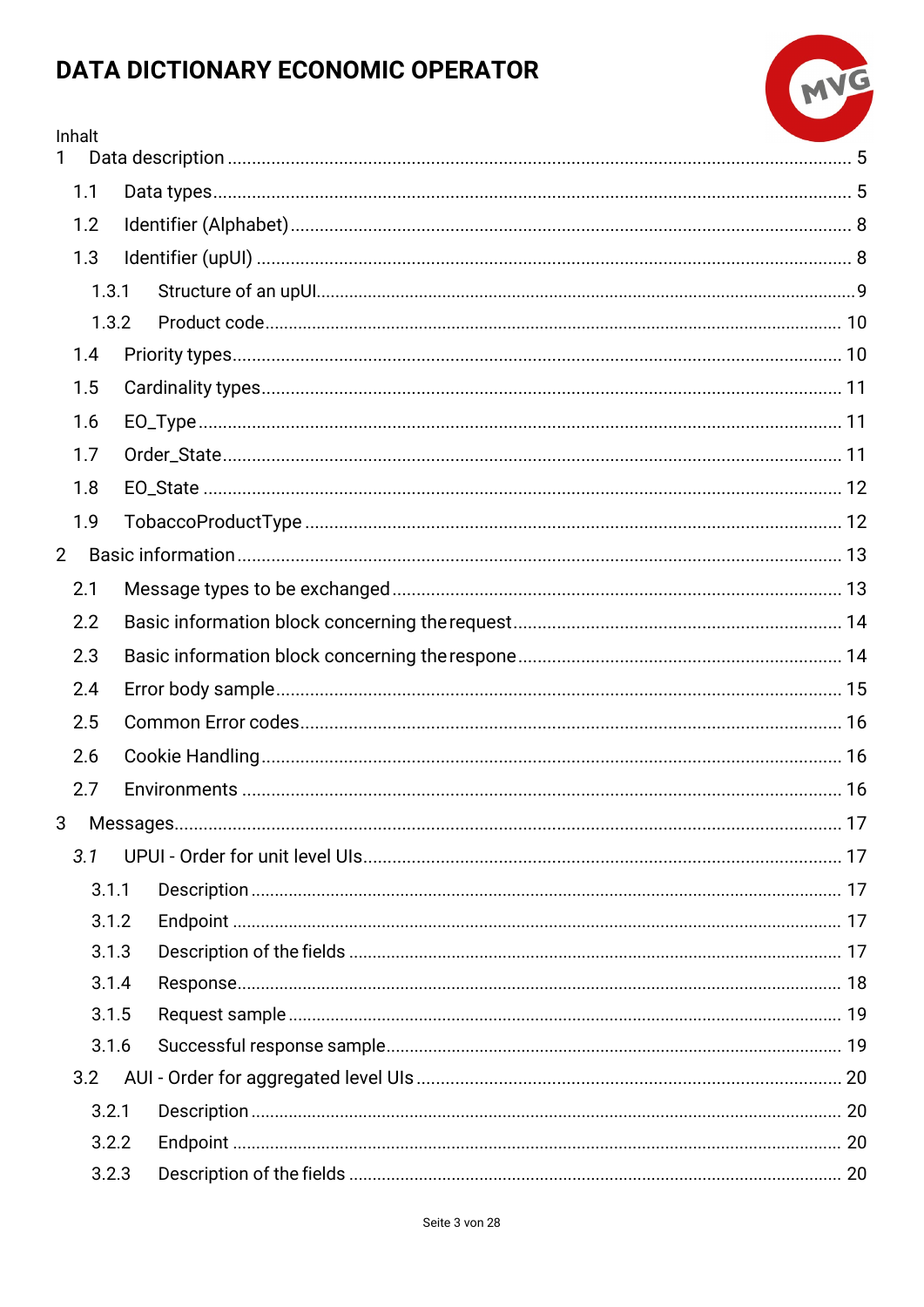

| 3.2.4 |  |  |
|-------|--|--|
| 3.2.5 |  |  |
| 3.2.6 |  |  |
| 3.3   |  |  |
| 3.3.1 |  |  |
| 3.3.2 |  |  |
| 3.3.3 |  |  |
| 3.3.4 |  |  |
| 3.4   |  |  |
| 3.4.1 |  |  |
| 3.4.2 |  |  |
| 3.4.3 |  |  |
| 3.4.4 |  |  |
| 3.4.5 |  |  |
| 3.5   |  |  |
| 3.5.1 |  |  |
| 3.5.2 |  |  |
| 3.5.3 |  |  |
| 3.5.4 |  |  |
| 3.5.5 |  |  |
| 3.6   |  |  |
| 3.6.1 |  |  |
| 3.6.2 |  |  |
| 3.6.3 |  |  |
| 3.6.4 |  |  |
| 3.6.5 |  |  |
| 3.7   |  |  |
| 3.7.1 |  |  |
| 3.7.2 |  |  |
| 3.7.3 |  |  |
| 3.7.4 |  |  |
| 3.7.5 |  |  |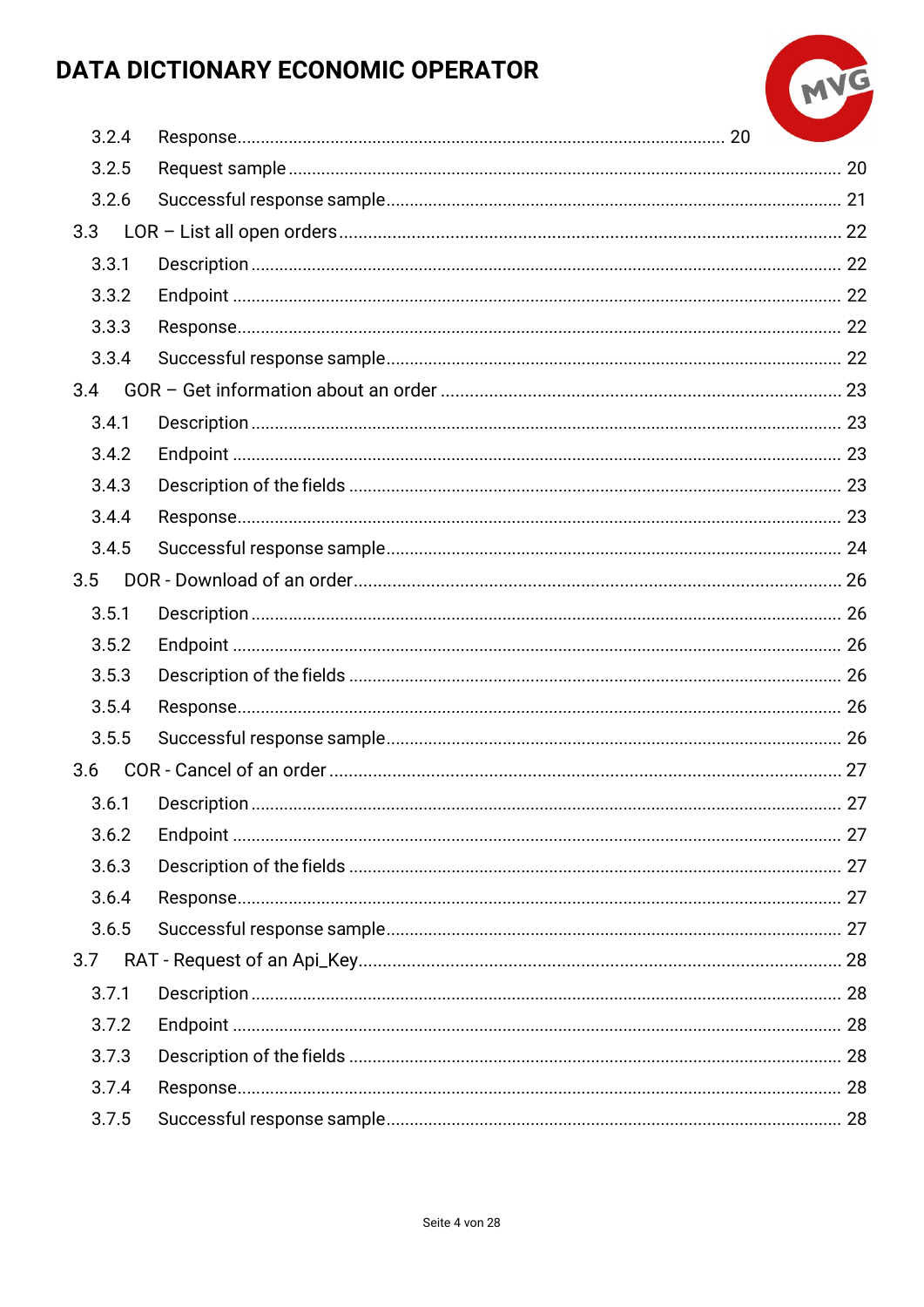

# <span id="page-5-0"></span>1 Data description

### <span id="page-5-1"></span>1.1 Data types

There are some types used along the document, which need to be defined.

| Data Type  | <b>Description</b>                                                                                                                                                                                                                                                                                                                                                                                                                                                                                                                                            | <b>Type</b> | Example or regular expression          |
|------------|---------------------------------------------------------------------------------------------------------------------------------------------------------------------------------------------------------------------------------------------------------------------------------------------------------------------------------------------------------------------------------------------------------------------------------------------------------------------------------------------------------------------------------------------------------------|-------------|----------------------------------------|
| <b>ARC</b> | Administrative Reference Code (ARC) Text(30)<br>or any successive code adopted<br>under the Excise Movement and<br>Control System (EMCS)                                                                                                                                                                                                                                                                                                                                                                                                                      |             | 15GB0123456789ABCDEF0'                 |
| aUI        | Aggregated level unique identifier<br>coded with: either the invariant set<br>of ISO646:1991 and composed of<br>four blocks: (a) ID issuer's prefix in<br>accordance with ISO15459-2:2015,<br>serialization element in the format<br>established by the ID issuer, tobacco<br>facility identifier code following the<br>Data Type: FID and (d) timestamp<br>following the Data Type: Time(s) or<br>The invariant set of ISO646:1991<br>forming a code structured in<br>accordance with ISO15459-1:2014<br>or ISO15459-4:2014 (or their latest<br>equivalent)) | Text(100)   |                                        |
| Boolean    | Boolean value                                                                                                                                                                                                                                                                                                                                                                                                                                                                                                                                                 | Boolean     | 0 (false/disabled)<br>1 (true/enabled) |
| Component  | A data type defined in the data<br>dictionary                                                                                                                                                                                                                                                                                                                                                                                                                                                                                                                 |             | Aggregation                            |
| Country    | Country name coded with ISO-<br>3166-1:2013 alpha-2 (or its latest<br>equivalent)                                                                                                                                                                                                                                                                                                                                                                                                                                                                             | Text(2)     | 'DE'                                   |
| Currency   | Currency name coded with ISO<br>4217:2015 (or its latest equivalent)                                                                                                                                                                                                                                                                                                                                                                                                                                                                                          | Text(3)     | 'EUR'                                  |
| Date       | A UTC data in text corresponding to<br>the following format: YYYY-MM-DD                                                                                                                                                                                                                                                                                                                                                                                                                                                                                       | Text(10)    | E.g. '2017-03-31'                      |
| Decimal    | Number values, decimal allowed                                                                                                                                                                                                                                                                                                                                                                                                                                                                                                                                | Decimal     | E.g. '1' or '22.2' or '333.33'         |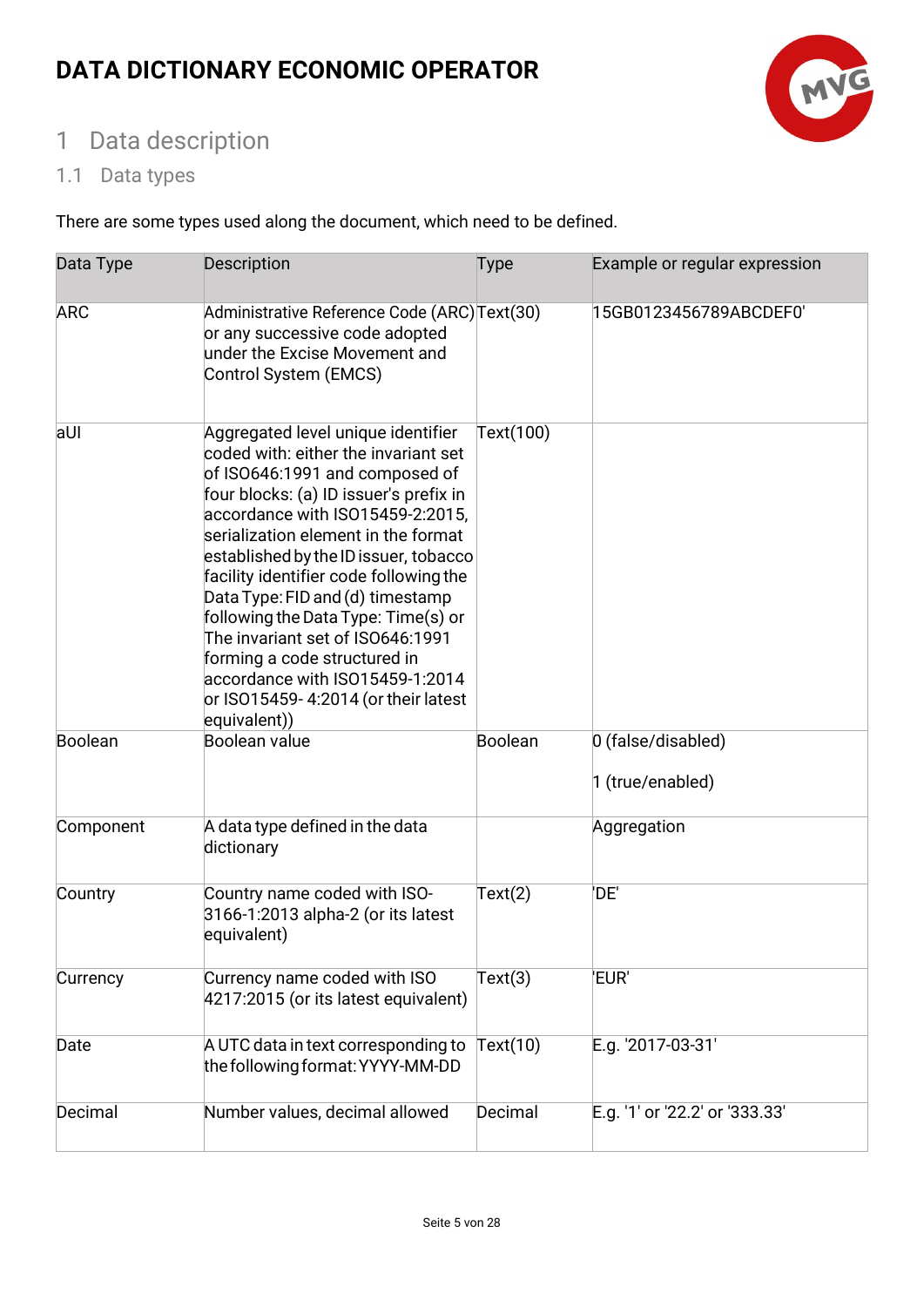

| Email       | Maximum 80 characters                                                                                                                                                                                                                                                                                                                                                                                                   | Text(80) | ^['_a-z0-9-]+(\.['_a-z0-9]+)*@[a-<br>z0-9]+(\.[a-z0-9]+)*\.(([a-z]{2,3}))\$ |
|-------------|-------------------------------------------------------------------------------------------------------------------------------------------------------------------------------------------------------------------------------------------------------------------------------------------------------------------------------------------------------------------------------------------------------------------------|----------|-----------------------------------------------------------------------------|
| <b>EOID</b> | Economic operator identifier code<br>corresponding to the format<br>established by ID issuer coded with<br>the invariant set of ISO646:1991<br>EOID starts with the alphanumeric<br>characters that constitute the ID<br>issuer identification code, followed<br>by alphanumeric sequence which is<br>unique within the code pool of the ID                                                                             | Text(50) |                                                                             |
|             | issuer.                                                                                                                                                                                                                                                                                                                                                                                                                 |          |                                                                             |
| <b>FID</b>  | Tobacco facility identifier code<br>corresponding to the format<br>established by ID issuer coded with<br>the invariant set of ISO646:1991                                                                                                                                                                                                                                                                              | Text(50) |                                                                             |
| Integer     | Rounded number values, no decimal Integer<br>numbers                                                                                                                                                                                                                                                                                                                                                                    |          | E.g. '1' or '22' or '333'                                                   |
| <b>IIID</b> | ID Issuer code in line with the issuing Text(35)<br>agency codes of ISO/IEC 15459                                                                                                                                                                                                                                                                                                                                       |          | E.g. 'FTR'                                                                  |
| <b>ITU</b>  | Individual transport unit code (e.g.<br>SSCC) generated in accordance<br>with ISO15459-1:2014 (or its latest<br>equivalent)                                                                                                                                                                                                                                                                                             |          | '00791234560000000018'                                                      |
| List        | Must be only one of the values<br>present in the 'Values' column                                                                                                                                                                                                                                                                                                                                                        |          |                                                                             |
| <b>MID</b>  | Machine identifier code<br>corresponding to the format<br>established by ID Issuer coded with<br>the invariant set of ISO646:1991                                                                                                                                                                                                                                                                                       | Text(50) |                                                                             |
| <b>MRN</b>  | Movement Reference Number<br>(MRN) is a unique customs<br>registration number. It contains 18<br>digits and is composed of the<br>following elements: (a) last two<br>digits of the year of formal<br>acceptance of export movement<br>(YY), (b) country name coded with<br>ISO3166-1:2013 alpha-2 (or its<br>latest equivalent) of the Member<br>State to which the declaration was<br>sent, (c) unique identifier for | Text(18) | '19IT9876AB88901235'                                                        |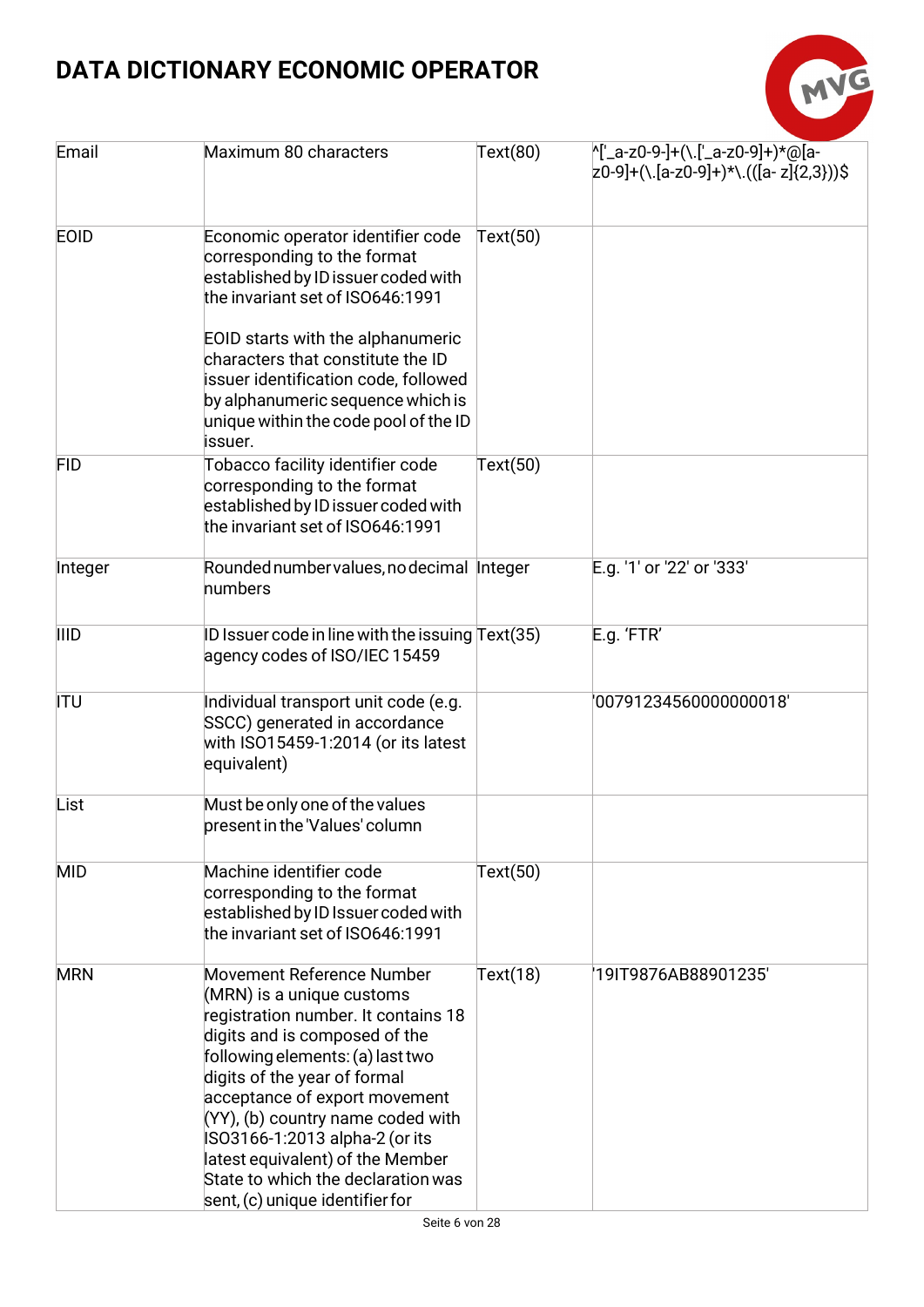

|             | entry/import per year and country,<br>and (d) check digit.                                                                                                                                                                                       |          |                               |
|-------------|--------------------------------------------------------------------------------------------------------------------------------------------------------------------------------------------------------------------------------------------------|----------|-------------------------------|
| <b>PN</b>   | Product number - numeric identifier Text(30)<br>used in the EUCEG system to<br>identify product presentations (e.g.<br><b>GTIN (Global Trade Identification</b><br>Number) of the product)                                                       |          | '00012345600012'              |
| <b>SEED</b> | Excise number composed of: (a)<br>country name coded with ISO-3166-<br>1:2013 alpha-2 (or its latest<br>equivalent) (e.g. 'LU') and (b) eleven<br>alphanumeric characters, if needed,<br>padded to the left with zeroes (e.g.<br>'00000987ABC'). | Text(13) | LU00000987ABC'                |
| Serial      | Number corresponding with the<br>invariant set of ISO646:1991 used<br>for serialisation                                                                                                                                                          |          |                               |
| <b>SSCC</b> | SSCC-18 container code generated<br>in line with ISO6346:1995 (or its<br>latest equivalent)                                                                                                                                                      | Text(20) | 00791234560000000018          |
| Text(X)     | Alphanumeric values coded with<br>ISO8859-15:1999 limited to X<br>characters                                                                                                                                                                     |          | E.g. 'Abcd' or '123455588845' |
| Time(s)     | <b>UTC (Coordinated Universal Time)</b><br>time in the following format:<br>YYMMDDhh                                                                                                                                                             | Text(8)  | '19071619'                    |
| Time(L)     | <b>UTC (Coordinated Universal Time)</b><br>time in the following format: YYYY-<br>MM-DDThh:mm:ssZ                                                                                                                                                | Text(34) | E.g. '2020-03-31T23:16:45Z'   |
| <b>TPID</b> | Tobacco Product Identifier (TP-ID)<br>- numeric identifier used in the EU-<br>CEG system in the format: NNNNN-<br><b>NNNNNNN</b>                                                                                                                 | Text(14) | 02565-1600230'                |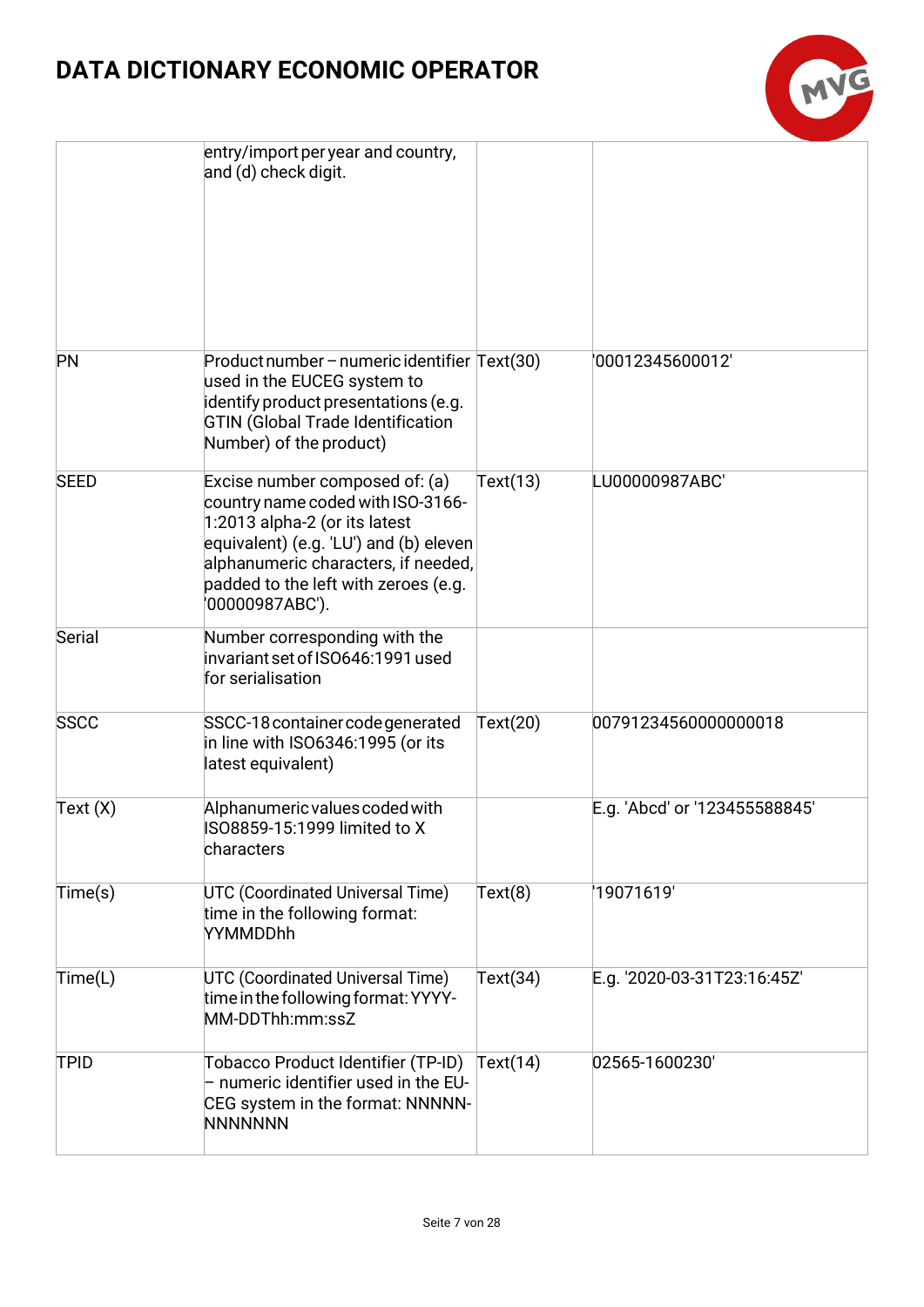| upUI(L)            | Unit packet level unique identifier<br>coded with the invariant set of<br>ISO646:1991 and composed of<br>three blocks: (a) ID Issuer's prefix in<br>line with ISO154592:2015, (b)<br>middle block in the format<br>established by ID Issuer and (c)<br>timestamp following the Data Type:<br>Time(s)                                |  |
|--------------------|-------------------------------------------------------------------------------------------------------------------------------------------------------------------------------------------------------------------------------------------------------------------------------------------------------------------------------------|--|
| upUI(s)            | Unit packet level unique identifier<br>coded with the invariant set of<br>ISO646:1991 and composed of two<br>blocks: (a) ID Issuer's prefix in line<br>with ISO154592:2015 and (b)<br>serialOUItion element in the format<br>established by ID issuer (i.e. UI<br>made visible in the human readable<br>format on the unit packets) |  |
| <b>ORDERNUMBER</b> | Order identifier code corresponding Text(50)<br>to the format established by ID<br>Issuer coded with the invariant set<br>of ISO646:1991                                                                                                                                                                                            |  |

### <span id="page-8-0"></span>1.2 Identifier (Alphabet)

Economic operator IDs, facility IDs, machine IDs, upUIs and aUIs are created from a 58 symbols alphabet that contains the following symbols:

- Small letters a-z, without letters l (ASCII 0x6C) and o (ASCII 0x6F) to avoid misinterpretation with digits 0 and 1
- Capital letters A-Z, without letters I (ASCII 0x49) and O (ASCII 0x4F) to avoid misinterpretation with digits 0 and 1
- Digits 0-9

### <span id="page-8-1"></span>1.3 Identifier (upUI)

TPD-Impl [2] sets out the content of an upUI and a length maximum length of 50 characters. However, the structure of an upUI is at the discretion of the ID Issuer.

The following information items must be included in the upUI:

- o The ID Issuer Identifier,
- o A serial number
- o A code (product code) allowing for the determination of the following:
	- o Place of manufacturing
	- o Manufacturing facility
	- o Machine used for the manufacturing
	- o Product description
	- o Intended market of retail sale
	- o Intended shipment route
	- o Where applicable, the importer into the Union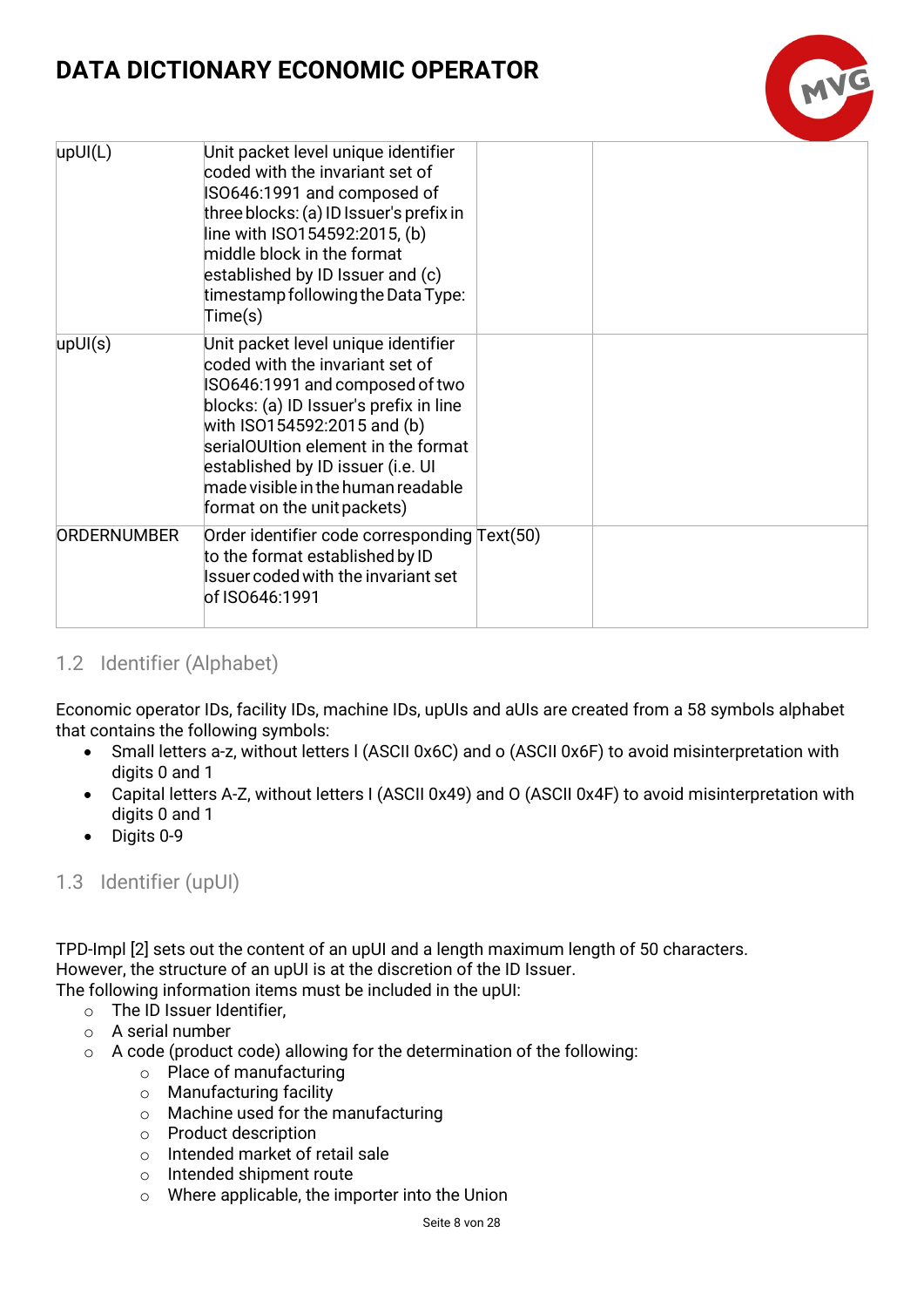

 $\circ$  In the last position, the time stamp in the form of a numeric sequence of eight characters, in the format YYMMDDhh, indicating the date and time of manufacture.

Apart from the latter, the ID Issuer is responsible for issuing a code acc. to the above requirement. The time stamp is added by the producer/importer.

<span id="page-9-0"></span>1.3.1 Structure of an upUI

*1.3.1.1 upUI(S)*

(a) ID issuer's prefix in accordance with ISO15459-2:2015 and

(b) serialisation element in the format established by the ID issuer (i.e. UI made visible in the human readable format on the unit packets)

| Id Issuer Identifier | Serial Number |
|----------------------|---------------|
| 5 (symbols)          | 8 (symbols)   |

*1.3.1.2 upUI(L)*

(a) ID Issuer's prefix in accordance with ISO15459-2:2015,

(b) serialisation element in the format established by the ID issuer (i.e. UI made visible in the human readable format on the unit packets)

(c) product code in the format established by the ID issuer and

(d) timestamp following the Data Type: Time(s)

| Id Issuer Identifier I Serial Number |                | Productcode    | Timestamp      |
|--------------------------------------|----------------|----------------|----------------|
| $\vert$ 5 (symbols)                  | $ 8$ (symbols) | $ 6$ (symbols) | $ 8$ (symbols) |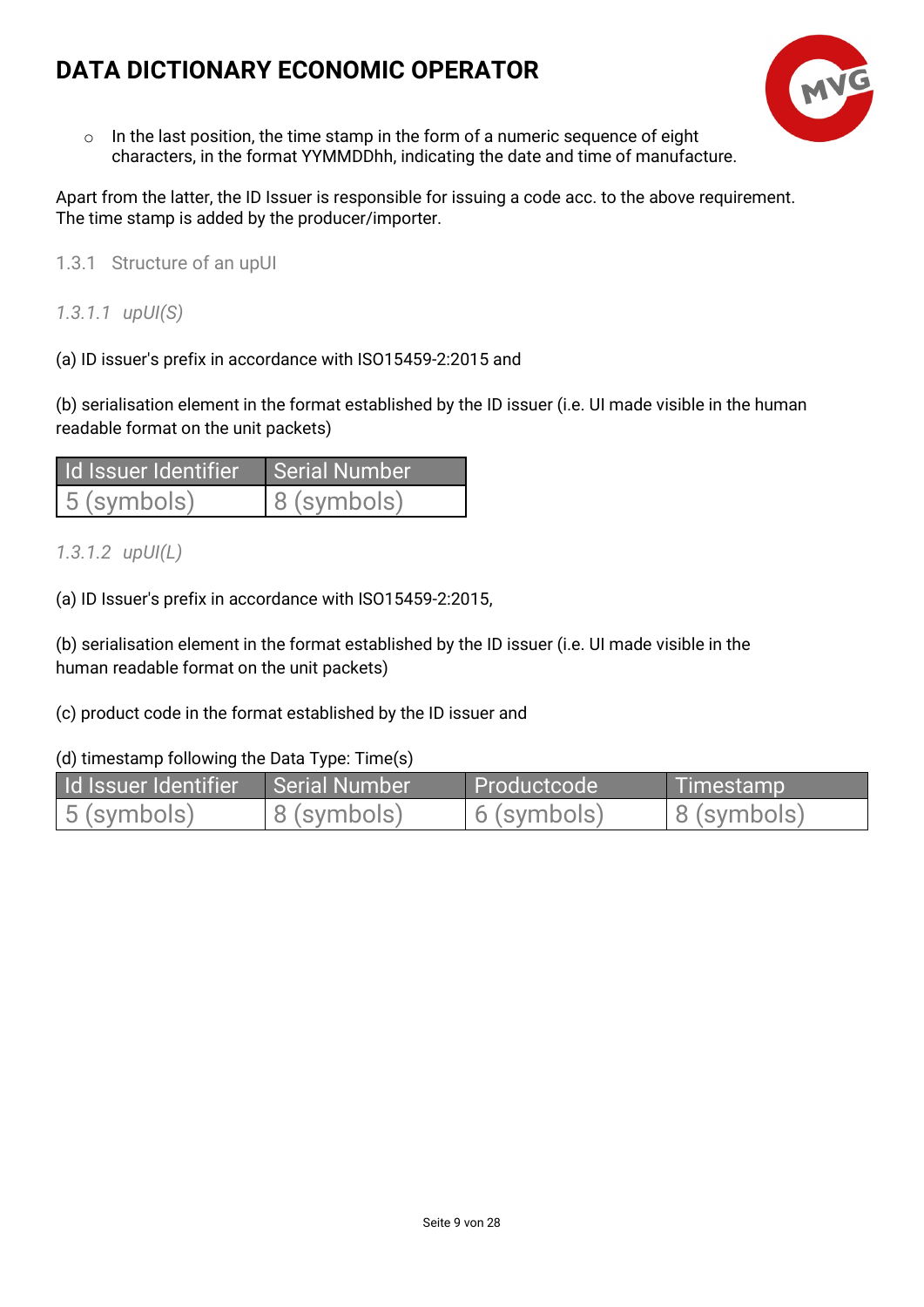

### <span id="page-10-0"></span>1.3.2 Product code

| Produkt<br><b>Information</b> | Manufacturing<br><b>Information</b>                                                                                                                                                   |
|-------------------------------|---------------------------------------------------------------------------------------------------------------------------------------------------------------------------------------|
| 3 (symbols)                   | 3 (symbols)                                                                                                                                                                           |
| Product description           | Place of manufacturing<br>Manufacturing facility<br>Machine used for the<br>manufacturing<br>Intended market of retail sale<br>Intended shipment route<br>the importer into the Union |

### <span id="page-10-1"></span>1.4 Priority types

| l lype!       | Explanation                                                                                          |
|---------------|------------------------------------------------------------------------------------------------------|
| Mandatory (M) | The variable must be completed.                                                                      |
| Optional (O)  | The variable is for optional fields which could be filled depending on the<br>record status or type. |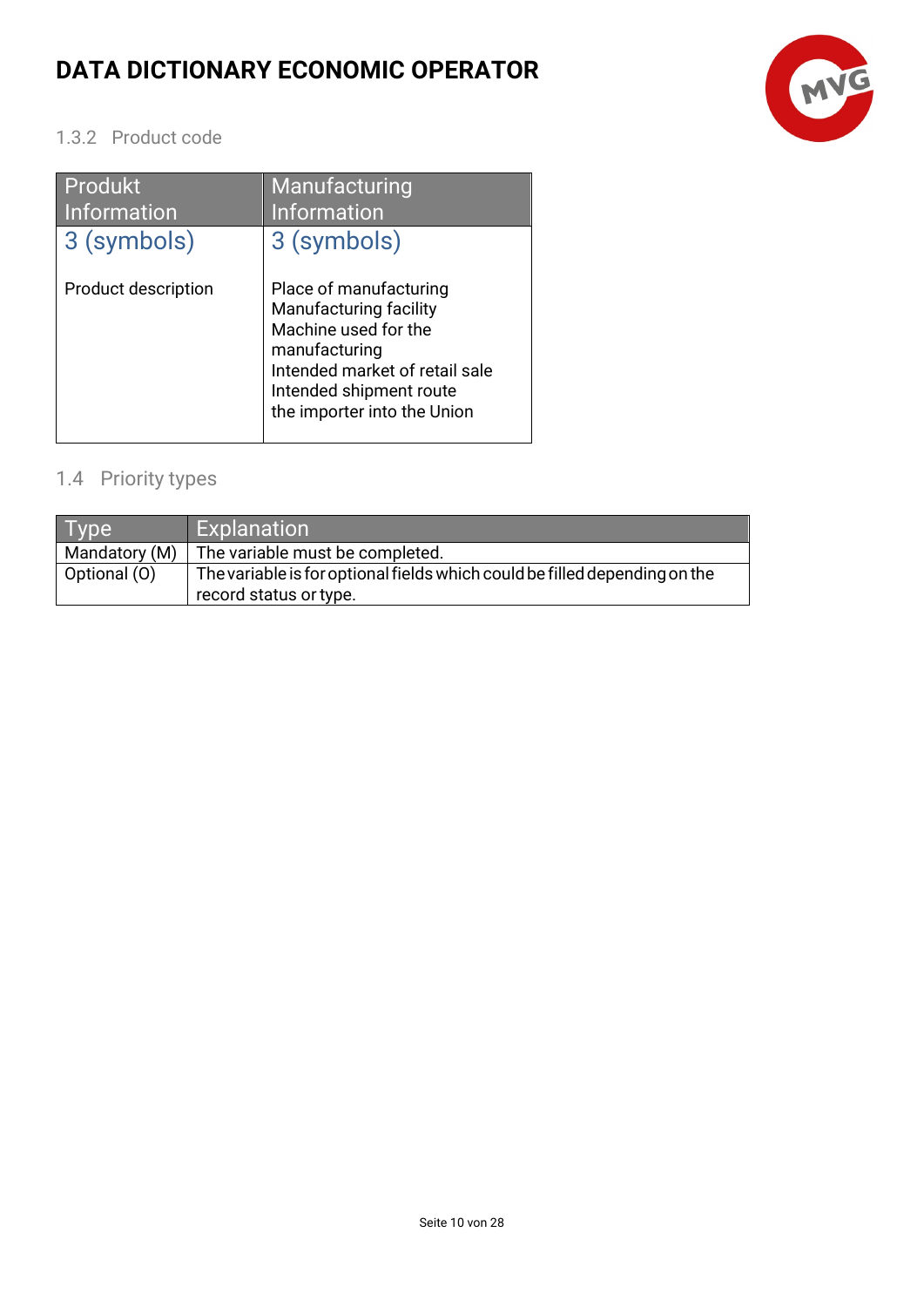

### <span id="page-11-0"></span>1.5 Cardinality types

| vpe          | <b>Explanation</b> |
|--------------|--------------------|
| Simple (S)   | Single value       |
| Multiple (M) | Multiple values    |

### <span id="page-11-1"></span>1.6 EO\_Type

| Value          | <b>Description</b> |
|----------------|--------------------|
| Producer       | Producer           |
| Importer       | Importer           |
| Wholesale      | Wholesale          |
| RetailOperator | Retail operator    |

### <span id="page-11-2"></span>1.7 Order\_State

| Value          | <b>Description</b>                                                                                                                                   |
|----------------|------------------------------------------------------------------------------------------------------------------------------------------------------|
| Received       | Initial state. The System has just received the Order and stores it.                                                                                 |
| Valid          | The System has verified that the format and contents are correct.                                                                                    |
| Invalid        | The System has found some issues regarding the format or the contents. Order is<br>promoted to invalid for further analysis by the storage provider. |
| Processing     | The System attempts to generate the upUIs                                                                                                            |
| Download_Ready | The System has routed successfully the upUIs to the Secondary Repository.                                                                            |
| Completed      | Final state if the User has downloaded the Order or 48 hours have passed.                                                                            |
| Cancelled      | Final state if the System receives a recall message regarding this Order.                                                                            |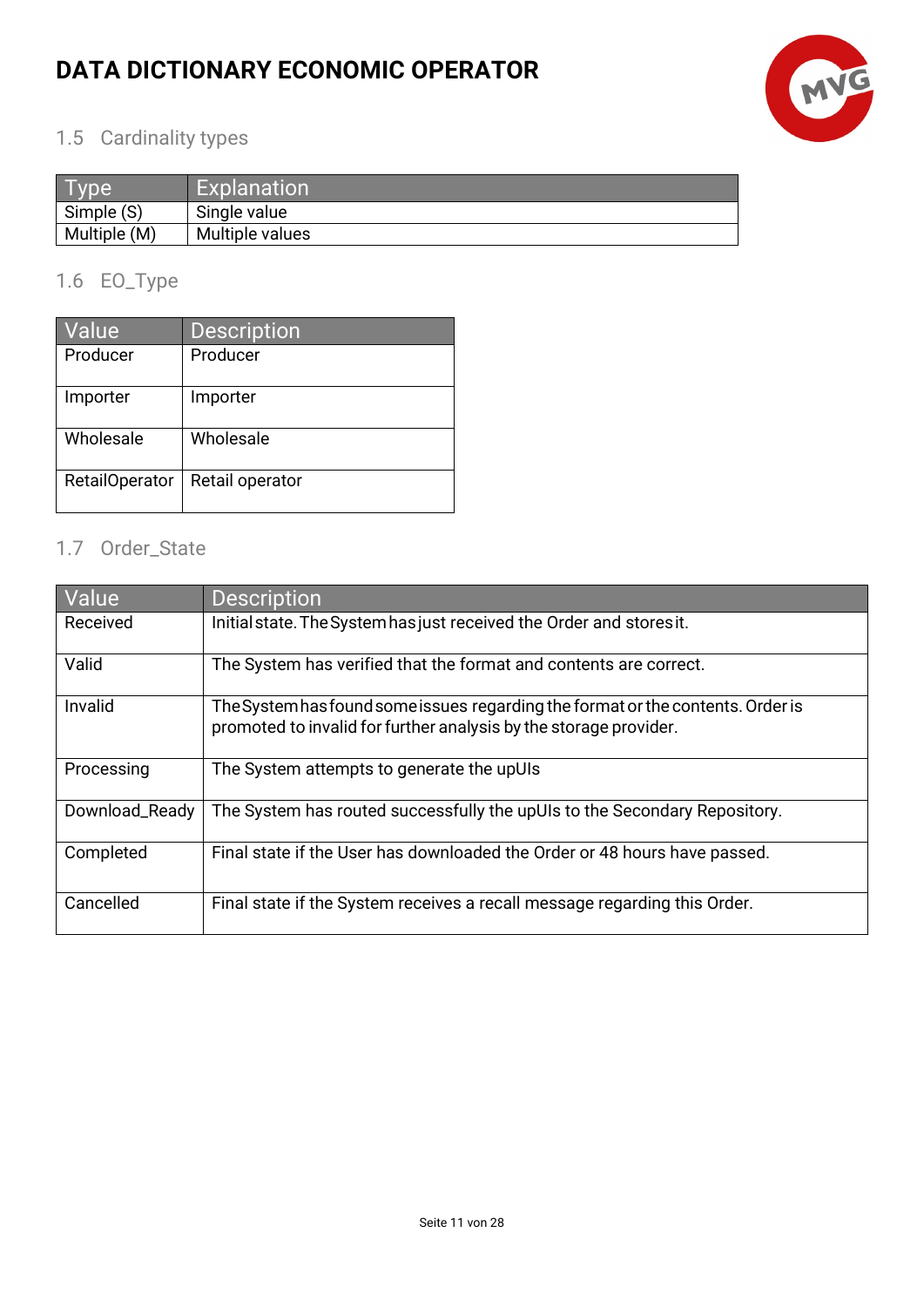

### <span id="page-12-0"></span>1.8 EO\_State

| Value           | <b>Description</b>                                                                                    |
|-----------------|-------------------------------------------------------------------------------------------------------|
| Pending_Created | Initial state. A request for registration has been made and is waiting for Confirmation               |
| Active          | The Request has been confirmed. The Economic Operator is authorized to use the<br>system              |
| Suspended       | An Error has been received from the Secondary Repository and a manual service task<br>hast o be done. |
| Inactive        | The Economic Operator has been deregistered                                                           |
| Rejected        | Final State. The registration request has been rejected.                                              |

### <span id="page-12-1"></span>1.9 TobaccoProductType

| Value                    | <b>Description</b>    |
|--------------------------|-----------------------|
| <b>CIGARETTE</b>         | Cigarette             |
| <b>CIGAR</b>             | Cigar                 |
| <b>CIGARILLO</b>         | Cigarillo             |
| ROLL_YOUR_OWN_TOBACCO    | Roll your own tobacco |
| PIPE_TOBACCO             | Pipe tobacco          |
| <b>WATERPIPE_TOBACCO</b> | Waterpipe tobacco     |
| ORAL_TOBACCO             | Oral tobacco          |
| NASAL_TOBACCO            | Nasal tobacco         |
| CHEWING_TOBACCO          | Chewing tobacco       |
| NOVEL_TOBACCO_PRODUCT    | Novel tobacco product |
| <b>OTHER</b>             | Other                 |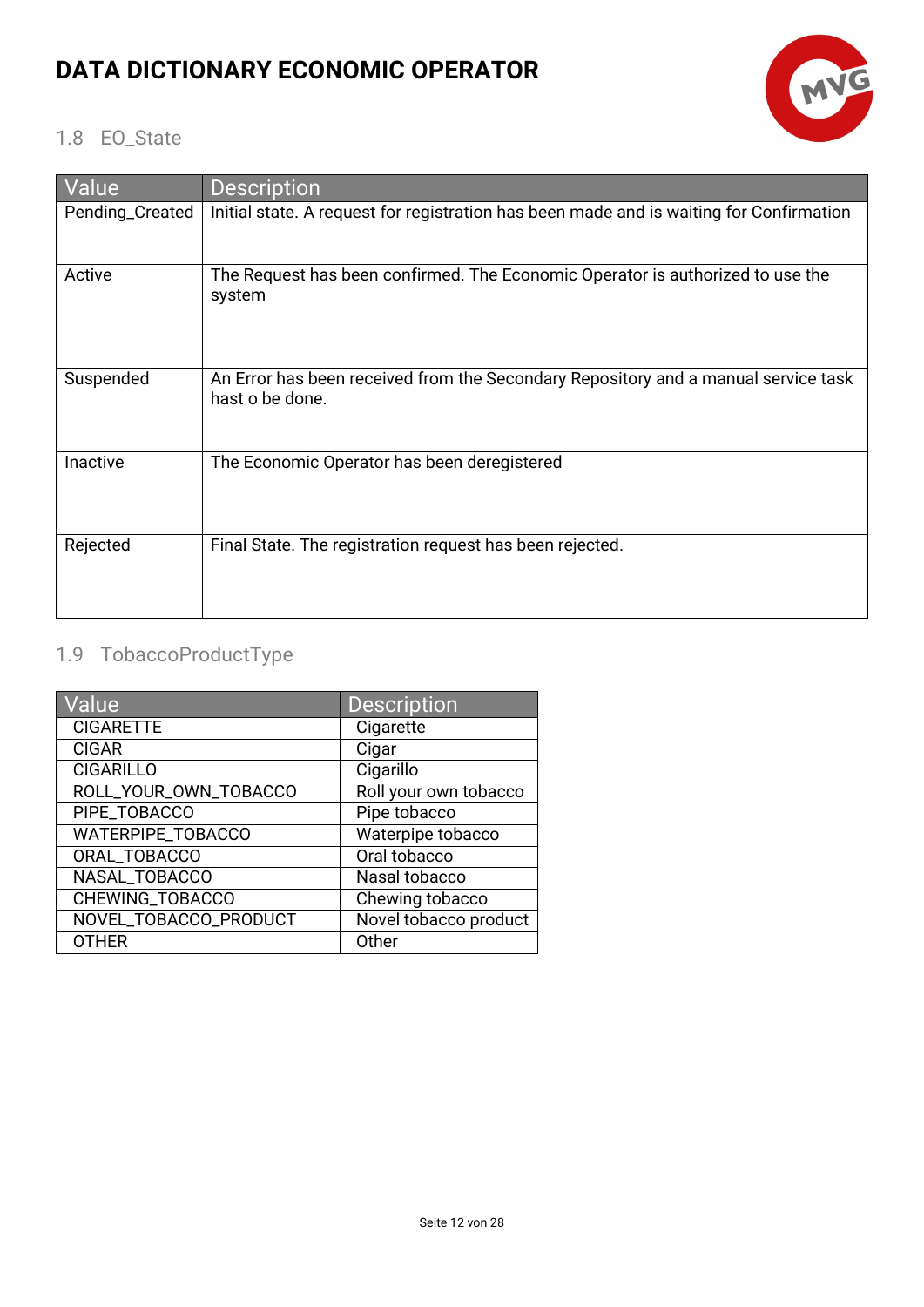

# <span id="page-13-0"></span>2 Basic information

<span id="page-13-1"></span>2.1 Message types to be exchanged

### The following table summarizes the messages.

| <b>Message</b><br><b>Type</b> | <b>Message description</b>     | <b>Message protection</b> |
|-------------------------------|--------------------------------|---------------------------|
| <b>UPUI</b>                   | Order for unit level UIs       | PASSWORD, API_KEY         |
| <b>AUI</b>                    | Order for aggregated level UIs | PASSWORD, API_KEY         |
| <b>LOR</b>                    | List all open orders           | PASSWORD, API_KEY         |
| <b>GOR</b>                    | Get information about an order | PASSWORD, API_KEY         |
| <b>DOR</b>                    | Download UIs of an order       | PASSWORD, API_KEY         |
| <b>COR</b>                    | Cancel of an order             | PASSWORD, API_KEY         |
| <b>RAT</b>                    | Request of an Api_Key          | <b>PASSWORD</b>           |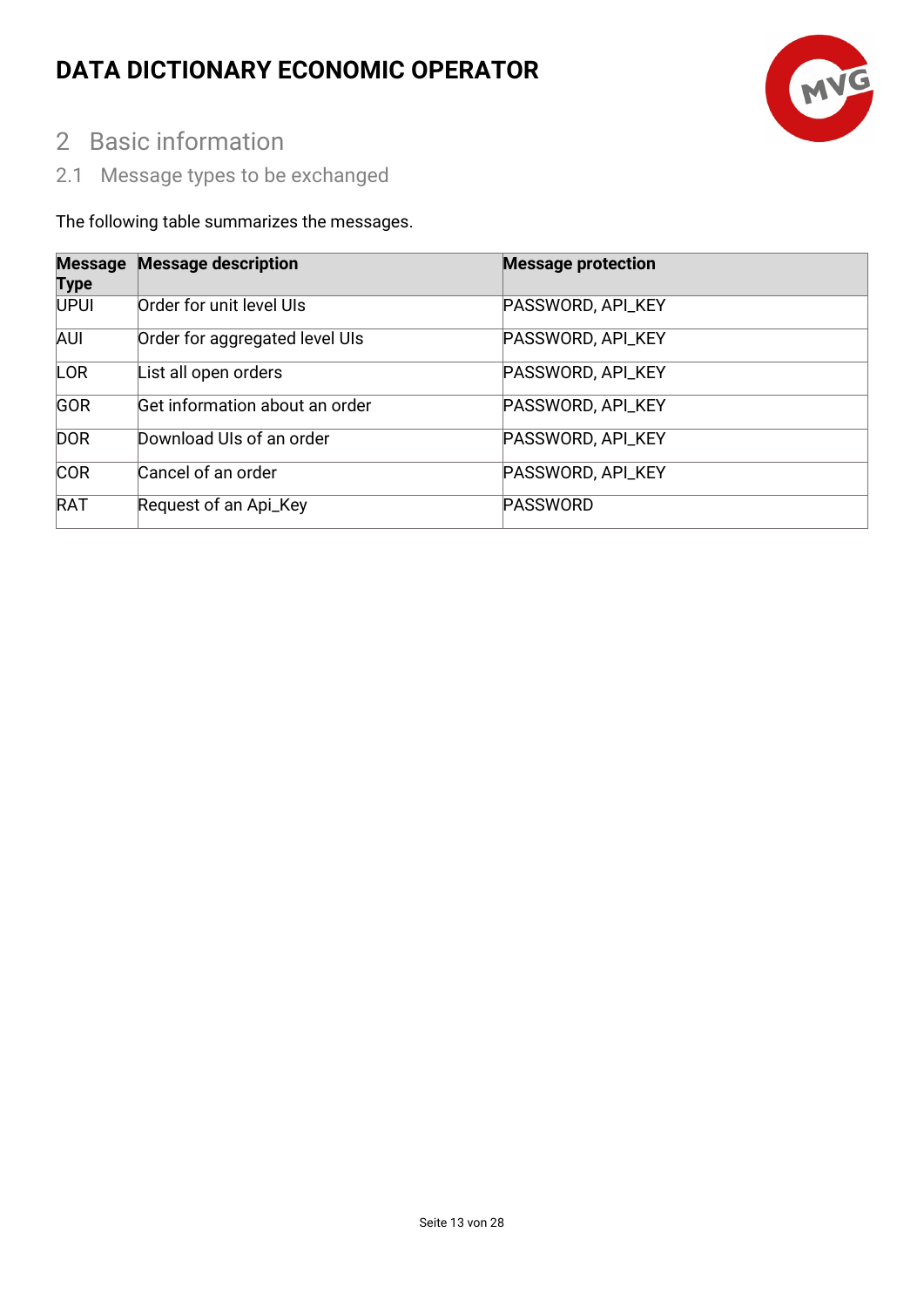

### <span id="page-14-0"></span>2.2 Basic information block concerning therequest

| Basic information block concerning the resquest $-$ schema |                                                           |           |                    |                 |               |  |
|------------------------------------------------------------|-----------------------------------------------------------|-----------|--------------------|-----------------|---------------|--|
| <b>Field</b>                                               | <b>Description</b>                                        | Data Type | <b>Cardinality</b> | <b>Priority</b> | <b>Values</b> |  |
| Request_ID                                                 | Unique identifier of the message.<br>Used for recall too. | Text      |                    | M               |               |  |

Clients authenticate themselves using basic authentication and must send an Api\_Key in the authorization header when making requests to protected resources.

The content of the header should look like the following:

Request\_ID: <uuid> Api\_Key: <token>

**Authorization:** Basic <br/>base64-encoding>

The Api\_Key identifies an economic operator so there is no need to send an EO\_ID in later message requests.

#### <span id="page-14-1"></span>2.3 Basic information block concerning therespone

| <b>Basic information block concerning the response - schema</b> |                                                 |  |                                              |  |  |
|-----------------------------------------------------------------|-------------------------------------------------|--|----------------------------------------------|--|--|
| <b>Field</b>                                                    | <b>Description</b>                              |  | <b>Data Type Cardinality Priority Values</b> |  |  |
|                                                                 | All the data fields of the request are returned |  |                                              |  |  |

| <b>Error response - schema</b> |                                                                     |                            |                             |                |               |
|--------------------------------|---------------------------------------------------------------------|----------------------------|-----------------------------|----------------|---------------|
| <b>Field</b>                   | <b>Description</b>                                                  | <b>Data</b><br><b>Type</b> | <b>Cardinality Priority</b> |                | <b>Values</b> |
| Errors                         | Array containing Error_Code, Error_Data,<br>Error_Descr, InternalId | Text                       |                             | M if $Error =$ |               |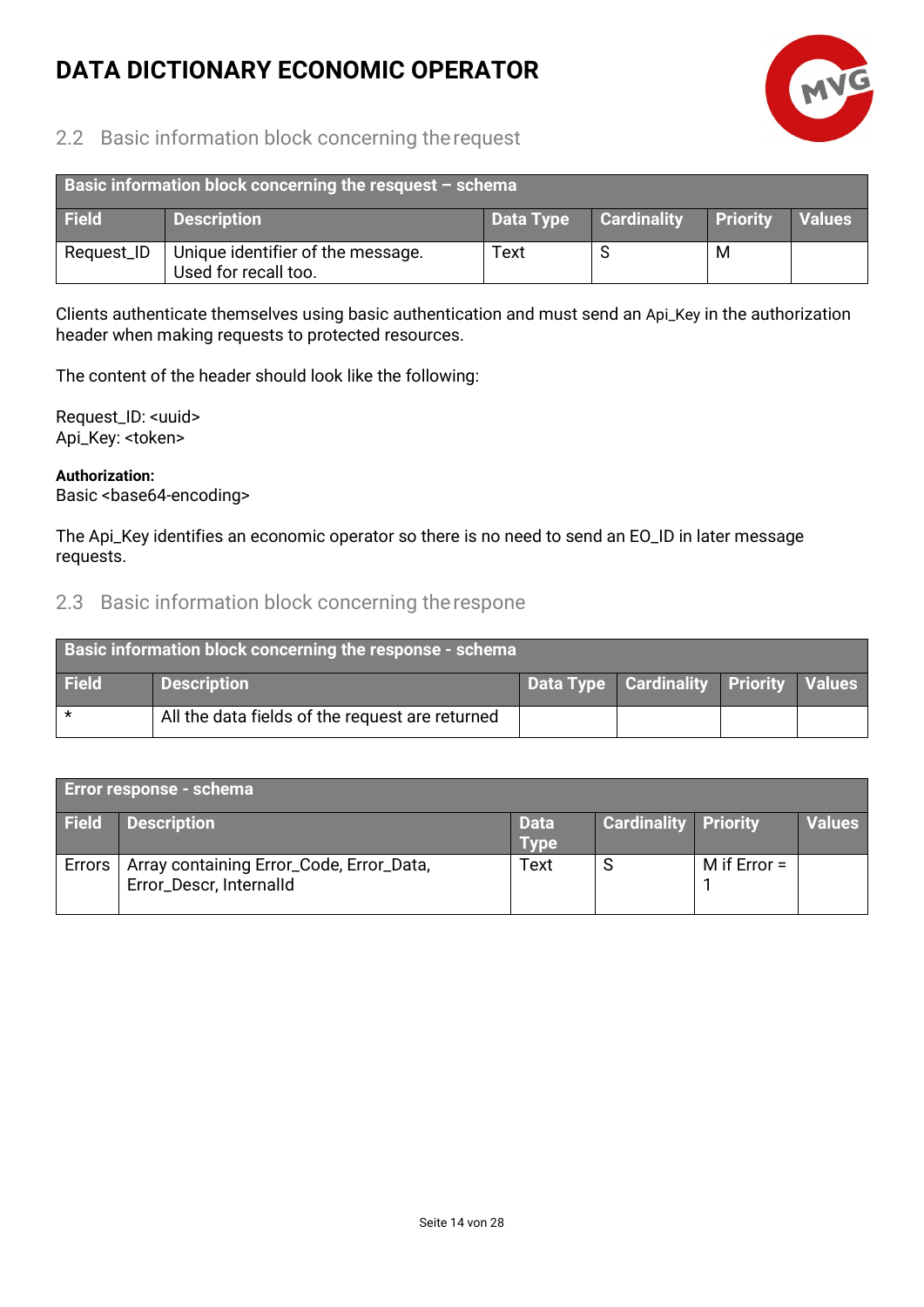

### <span id="page-15-0"></span>2.4 Error body sample

```
{
    "timestamp":"2019-08-20T08:54:02.500+0000",
\vert "status":400,
 "error":"Bad Request",
    "errors":[
       {
           "codes":[
              "some text"
         ],
           "arguments":[
              "some text"
          ],
          "defaultMessage":"some text",
           "objectName":" some text",
           "code":"some text"
       }
   \, ]
}
```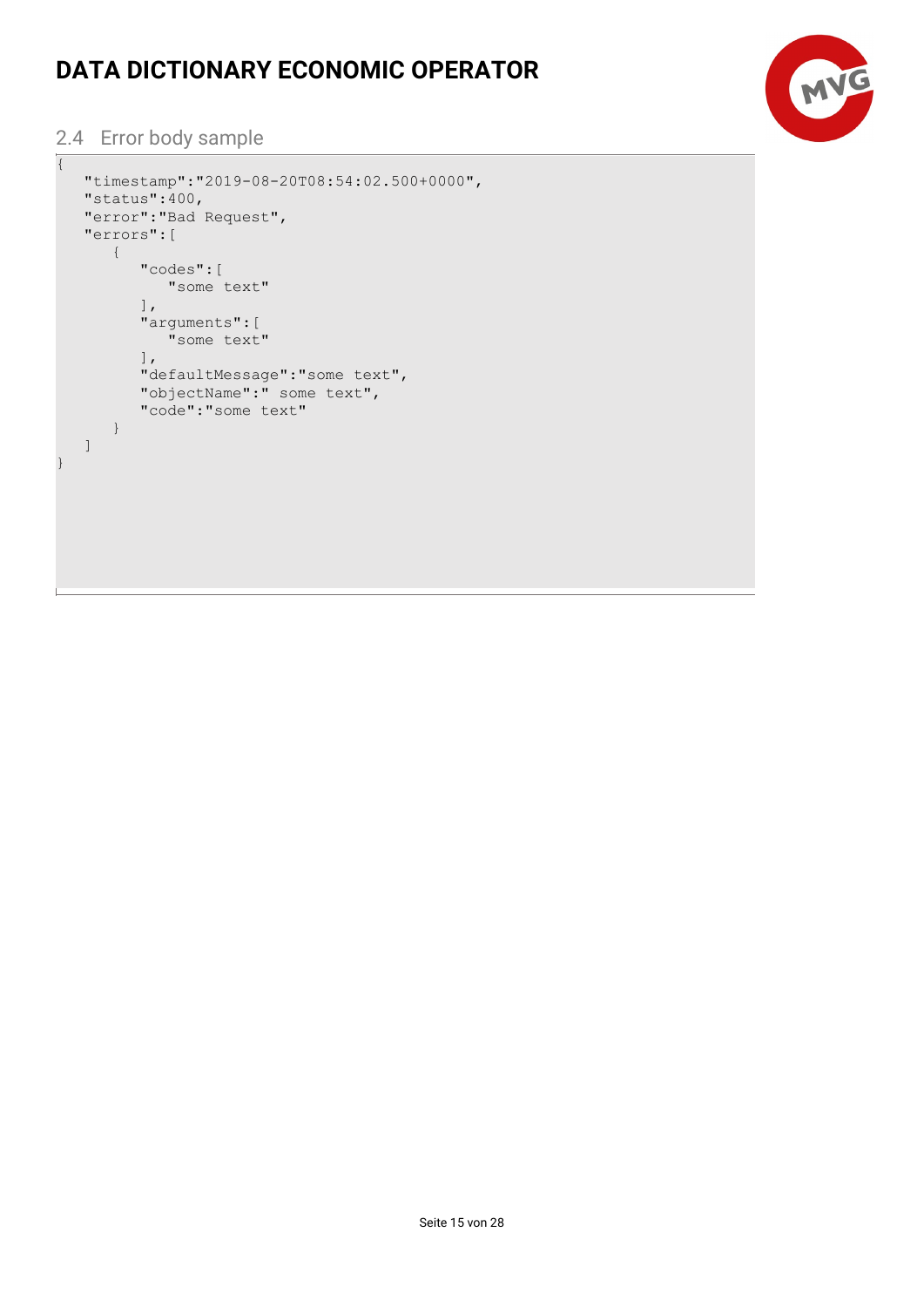

### <span id="page-16-0"></span>2.5 Common Error codes

| <b>HTTP</b><br>status | <b>Error Code</b>      | <b>Error Description</b>                                                                                                                                                        |
|-----------------------|------------------------|---------------------------------------------------------------------------------------------------------------------------------------------------------------------------------|
| 400                   | <b>BAD REQUEST</b>     | This error is returned when at least one<br>of the mandatory fields are missing.                                                                                                |
| 400                   | <b>BAD REQUEST</b>     | When the field "Message_Type" is out of<br>the<br>defined list.                                                                                                                 |
| 400                   | <b>BAD REQUEST</b>     | When the body of the message doesn't<br>contain a valid JSON.                                                                                                                   |
| 401                   | <b>UNAUTHORIZED</b>    | Invalid or Expired security token<br>Please note that in this case the code or<br>internal ID is not returned, as the<br>message has not reached the processing<br>service yet. |
| 409                   | <b>CONFLICT</b>        | The request could not be completed due<br>to a conflict with the current state of the<br>target resource.                                                                       |
| 500                   | INTERNAL_SERVER _ERROR | Internal system error.                                                                                                                                                          |

### <span id="page-16-1"></span>2.6 Cookie Handling

If you have set the Request\_ID and the Authorization and still receive the error message "401 Unauthorized", please delete the cookie SMSESSION and add the cookie SMCHALLENGE = YES

```
{
    host: txm.portal.at
    cookie: SMCHALLENGE=YES
    accept-encoding: gzip, deflate
}
```
### <span id="page-16-2"></span>2.7 Environments

Test:<https://txm.portal.at/track-and-trace-tobacco-issuer-t/>

Production:<https://txm.portal.at/track-and-trace-tobacco-issuer/>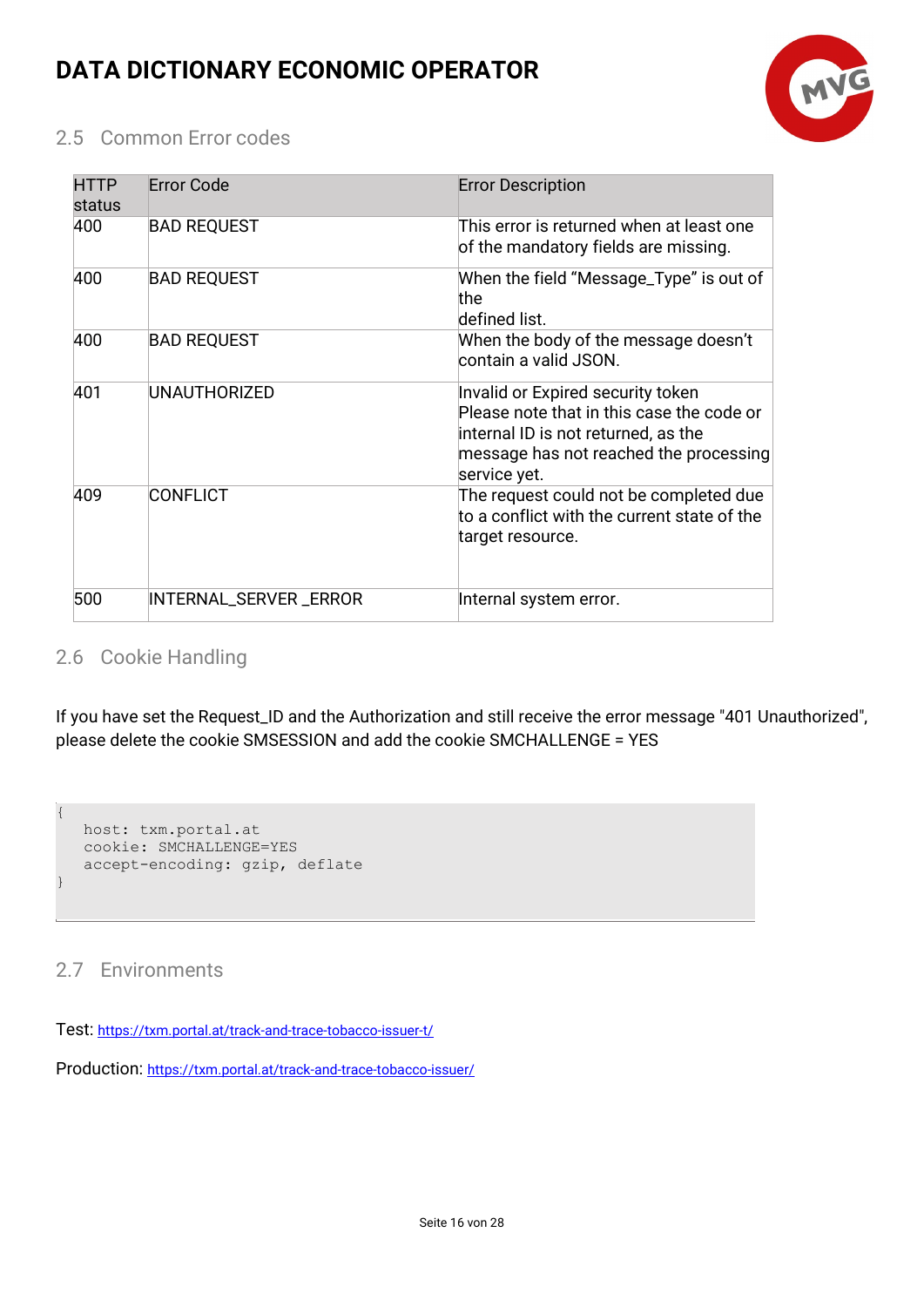

### <span id="page-17-0"></span>3 Messages

<span id="page-17-1"></span>*3.1* UPUI - Order for unit level UIs

### <span id="page-17-2"></span>3.1.1 Description

Request for the issuance of serial numbers at unit packet level

### <span id="page-17-3"></span>3.1.2 Endpoint

request-method: **POST** url: **api/public/orders/upui/**

### <span id="page-17-4"></span>3.1.3 Description of the fields

| <b>Field</b>       | <b>Description</b>                                                                                 | <b>Data</b><br><b>Type</b> | <b>Cardina</b><br>lity | <b>Priority</b>                                                      | <b>Values</b>                                                            |
|--------------------|----------------------------------------------------------------------------------------------------|----------------------------|------------------------|----------------------------------------------------------------------|--------------------------------------------------------------------------|
| $F_lD$             | Facility identifier code                                                                           | <b>FID</b>                 | $\mathsf{S}$           | M                                                                    |                                                                          |
| $M$ <sub>-ID</sub> | Machine identifier code                                                                            | <b>MID</b>                 | S                      | M, if<br>Process_<br>$Type =$<br>true                                |                                                                          |
| Process_Type       | Indication if the<br>production process<br>involves machinery                                      | Boolean                    | S                      | M                                                                    | $false - No$<br>(only for fully<br>handmade<br>products)<br>$true - Yes$ |
| P_Type             | Type of tobacco product                                                                            | <b>String</b>              | $\mathsf{S}$           | M                                                                    | See<br><b>TobaccoProdu</b><br>ctType                                     |
| P_OtherType        | Description of other type<br>of tobacco product                                                    | <b>Text</b>                | S                      | M, if<br>$P_Type =$<br><b>OTHER</b><br>(other<br>tobacco<br>product) |                                                                          |
| P_CN               | <b>Combined Nomenclature</b><br>(CN) code                                                          | <b>Text</b>                | S                      | $\Omega$                                                             |                                                                          |
| P_Weight           | Average gross weight of<br>unit packet, including<br>packaging, in grams with<br>0,1 gram accuracy | Decimal                    | $\mathsf{S}$           | M                                                                    |                                                                          |
| P_Brand            | Brand of tobacco product                                                                           | Text                       | S                      | M                                                                    |                                                                          |
| TP_ID              | The identification number<br>of the product used in the<br>EU-CEG system.                          | <b>TPID</b>                | S                      | M, if<br>Intended<br>Market is<br>an EU<br>country                   |                                                                          |
| TP_PN              | Tobacco product number<br>used in the EU-CEG<br>system.                                            | PN                         | $\mathsf{S}$           | M, if<br>Intended<br>Market is<br>an EU<br>country is                |                                                                          |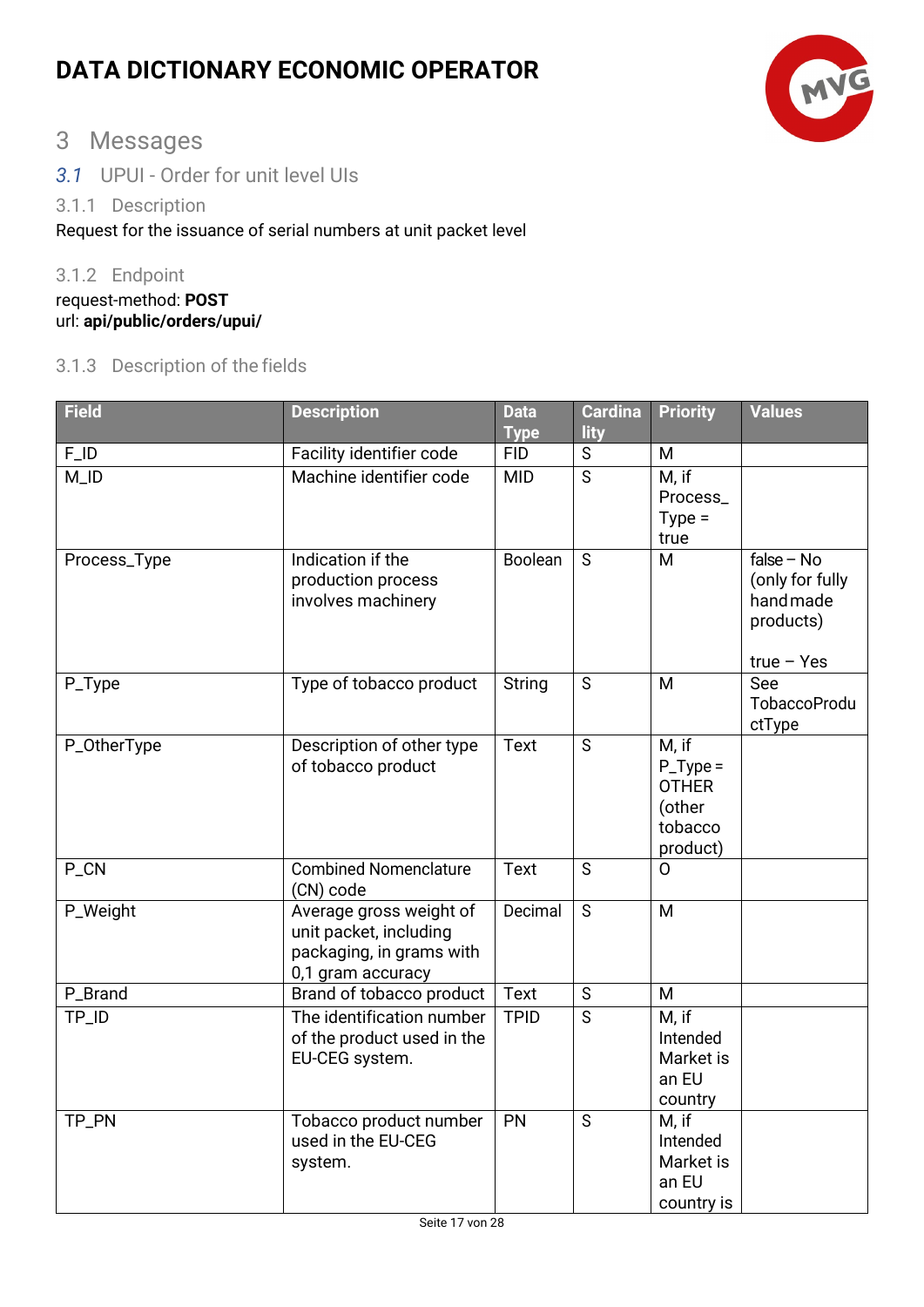

| Intended_Market<br>Intended country of retail<br>sale. |                                                                                                                                                                                                                            | Country            | S              | M                                        |                              |
|--------------------------------------------------------|----------------------------------------------------------------------------------------------------------------------------------------------------------------------------------------------------------------------------|--------------------|----------------|------------------------------------------|------------------------------|
| Intended_Route1                                        | Indication if the product<br>is intended to be moved<br>across country boarders<br>with terrestrial transport.                                                                                                             | Boolean            | S              | M                                        | $false - No$<br>$true - Yes$ |
| Intended_Route2                                        | The first country of<br>terrestrial transport after<br>the product leaves the<br>Member State of<br>manufacturing or the<br>Member State of<br>importation.                                                                | Country            | S              | M, if<br>Intended_<br>$Route1 =$<br>true |                              |
| Import                                                 | Indication if the product<br>is imported into the EU                                                                                                                                                                       | <b>Boolean</b>     | S              | M                                        | $false - No$<br>$true - Yes$ |
| Req_Quantity                                           | Requested quantity of unit<br>packet level UIs                                                                                                                                                                             | Integer            | $\overline{S}$ | M                                        |                              |
| Immediate_Processing_No<br><b>Recall Possible</b>      | Immediate_Processing_N<br>o_Recall_Possible,<br>meaning that the order<br>will be processed<br>immediately by the ID<br>Issuer. However the<br>requestor is unable to<br>recall an order with this<br>processing priority. | <b>Boolea</b><br>n | $\overline{S}$ | M                                        | $false - No$<br>$true - Yes$ |
| P_OtherID                                              | <b>GTIN (Global Trade</b><br>Identification) Number<br>(= EAN Package)                                                                                                                                                     | Integer            | S              | $\overline{O}$                           | 42137658                     |

### <span id="page-18-0"></span>3.1.4 Response

| <b>Field</b>   | <b>Description</b>                            | Data Type                                               | <b>Cardinality Priority Values</b> |   |  |
|----------------|-----------------------------------------------|---------------------------------------------------------|------------------------------------|---|--|
| BasicInfo_Resp | <b>Block of basic information</b><br>elements | Component <<<br><b>Basic Information</b><br>Response >> |                                    | M |  |
| Order_Number   | Order identifier code                         | <b>ORDERNUMBER</b>                                      |                                    | M |  |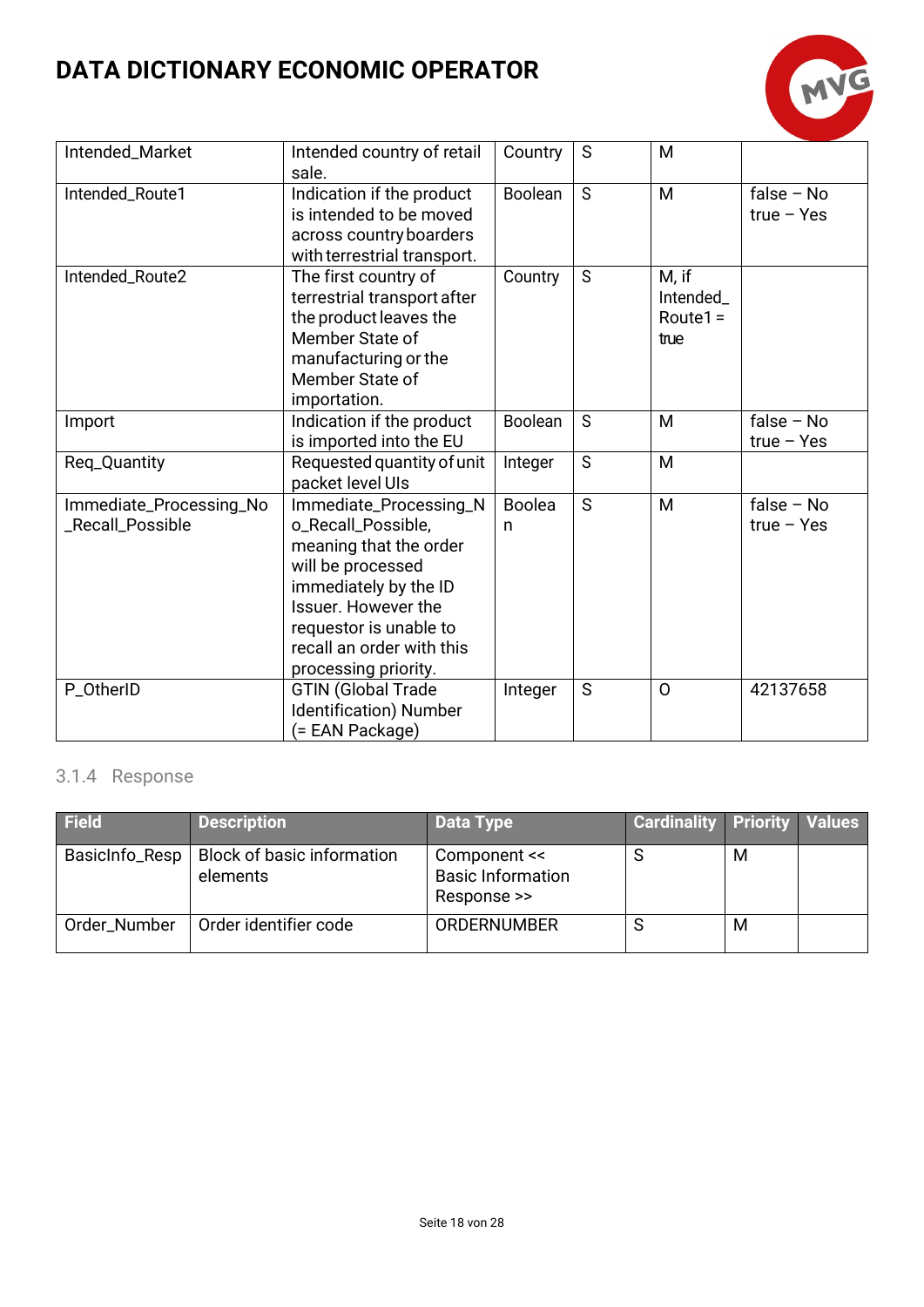

<span id="page-19-0"></span>3.1.5 Request sample

```
F = "F_ID": "QCUKR<1AB020054000049",
   "M<sup>TD</sup>": "Machine Id A",
    "Process_Type": false,
   "P_Type": "CIGARETTE",
    "P_OtherType": null,
   "P<sup>CN"</sup>: "FG7H68FHF",
    "P_Brand": "Product brand A",
    "P_Weight": 10,
 "TP_ID": "1234",
 "TP_PN": "1234",
    "Intended_Market": "BG",
   "Intended_Route1": true,
   "Intended_Route2": "BG",
   "Import": false,
   "Req_Quantity": 200000,
   "Immediate Processing No Recall Possible": false
   "P_OtherID": "00012345600012"
```
<span id="page-19-1"></span>3.1.6 Successful response sample

#### HTTP Status 200

}

```
\Xi "F_ID": "QCUKR<1AB020054000049",
  "M ID": "Machine Id A",
 "Process_Type": false,
 "P_Type": "CIGARETTE",
  "P_OtherType": null,
  "P<sup>CN":</sup> "FG7H68FHF",
   "P_Brand": "Product brand A",
   "P_Weight": 10,
 "TP_ID": "1234",
 "TP_PN": "1234",
   "Intended_Market": "BG",
   "Intended_Route1": true,
   "Intended_Route2": "BG",
   "Import": false,
  "Req Quantity": 200000,
  "Immediate Processing No Recall Possible": false
  "P_OtherID": "00012345600012"
   "Order_Number": "19040059",
}
```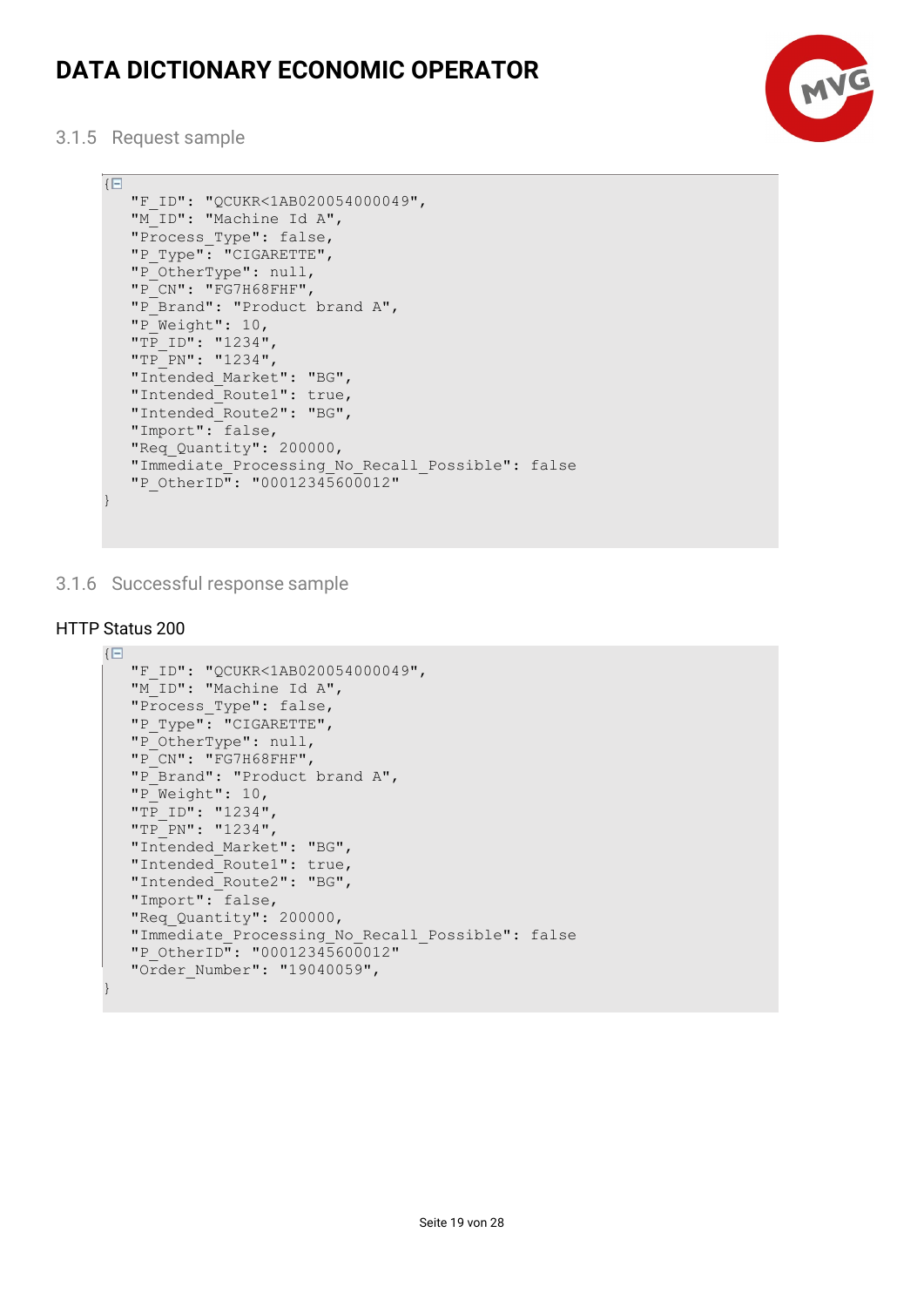### <span id="page-20-0"></span>3.2 AUI - Order for aggregated level UIs

#### <span id="page-20-1"></span>3.2.1 Description

Request for the issuance of serial numbers at aggregated level.

#### <span id="page-20-2"></span>3.2.2 Endpoint

request-method: **POST** url: **api/public/orders/agui/**

#### <span id="page-20-3"></span>3.2.3 Description of the fields

| Field                         | <b>Description</b>                   | <b>Data</b>  | <b>Cardinal</b><br>ity | <b>Priori</b><br>tv | <b>Valu</b> |
|-------------------------------|--------------------------------------|--------------|------------------------|---------------------|-------------|
|                               |                                      | <b>Type</b>  |                        |                     | <b>es</b>   |
| $F_lD$                        | Facility identifier code             | <b>FID</b>   | S                      | M                   |             |
| Req_Quantity                  | Requested quantity of aggregated     | Intege       | S                      | M                   |             |
|                               | level UIs                            |              |                        |                     |             |
| Immediate_Processing_No_Recal | Immediate_Processing_No_Recall       | <b>Boole</b> | S                      | M                   | false       |
| LPossible                     | _Possible, meaning that the order    | an           |                        |                     | $-$ No      |
|                               | will be processed immediately by     |              |                        |                     | true        |
|                               | the ID Issuer. However the           |              |                        |                     |             |
|                               | requestor is unable to recall an     |              |                        |                     | Yes         |
|                               | order with this processing priority. |              |                        |                     |             |

#### <span id="page-20-4"></span>3.2.4 Response

| <b>Field</b>   | <b>Description</b>                     | Data Type                                               | <b>Cardinality Priority Values</b> |   |  |
|----------------|----------------------------------------|---------------------------------------------------------|------------------------------------|---|--|
| BasicInfo_Resp | Block of basic information<br>elements | Component <<<br><b>Basic Information</b><br>Response >> | O                                  | M |  |
| Order_Number   | Order identifier code                  | <b>ORDERNUMBER</b>                                      | O                                  | М |  |

#### <span id="page-20-5"></span>3.2.5 Request sample

```
\overline{E} "F_ID": "QCUKR<1AB020054000049",
   "Req Quantity": 2
   "Immediate Processing No Recall Possible": false
}
```
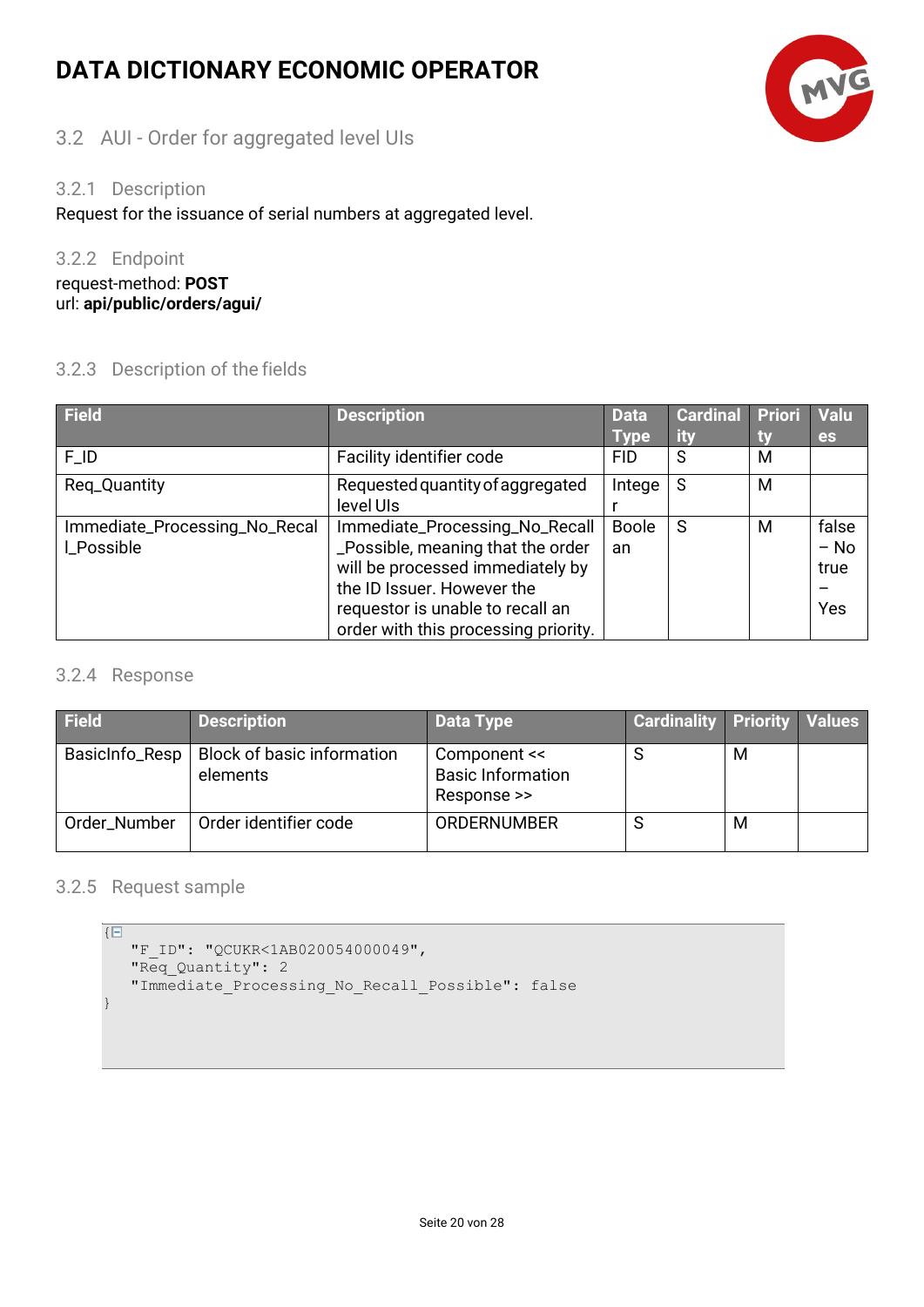

<span id="page-21-0"></span>3.2.6 Successful response sample

#### HTTP Status 200

```
\overline{E} "F_ID": "QCUKR<1AB020054000049",
    "Req_Quantity": 2
    "Immediate_Processing_No_Recall_Possible": false
   "Order Number": "19040060",
}
```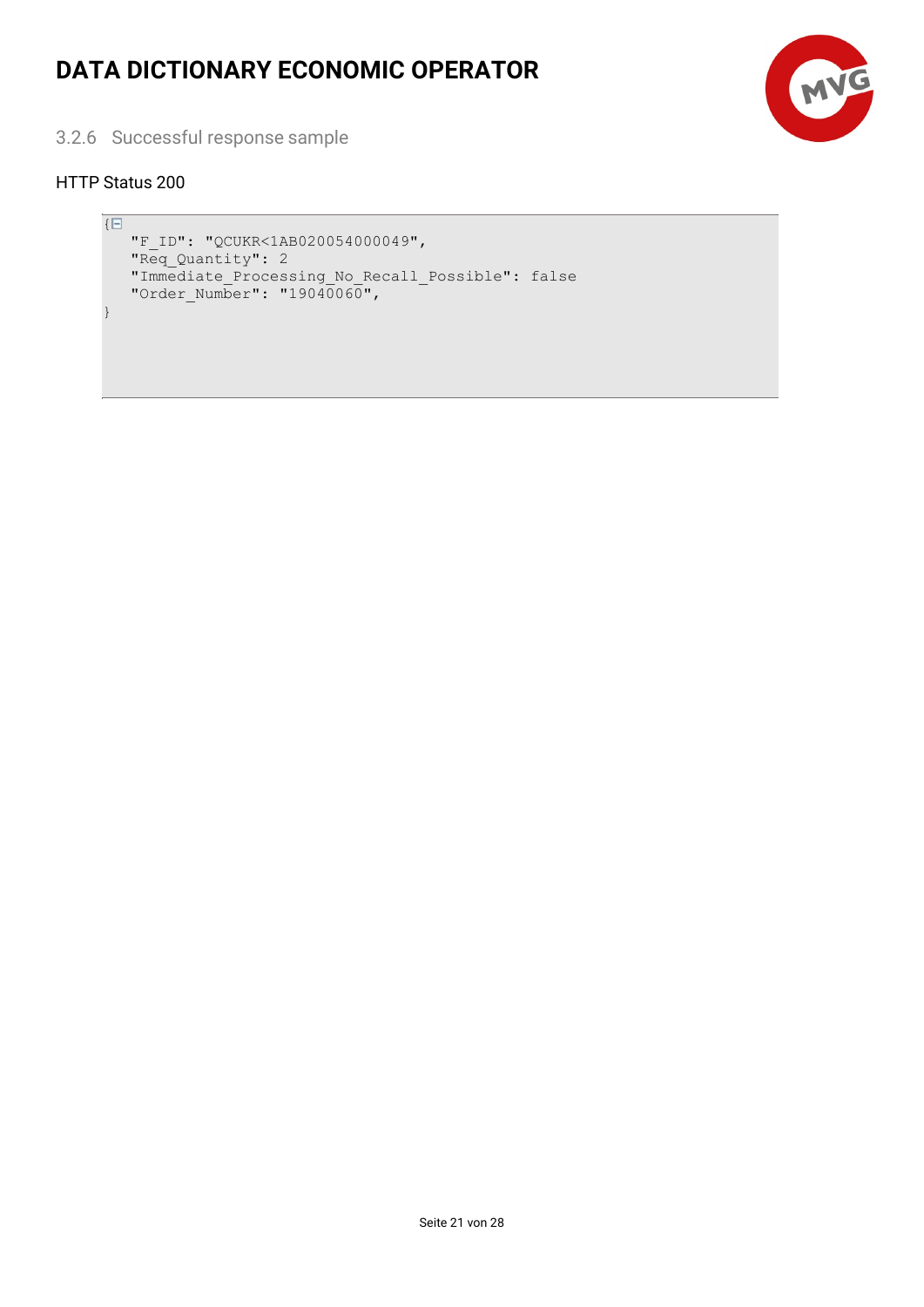

### <span id="page-22-0"></span>3.3 LOR – List all open orders

#### <span id="page-22-1"></span>3.3.1 Description

Lists all open orders created by the invoking EO\_ID.

#### <span id="page-22-2"></span>3.3.2 Endpoint

request-method: **GET** url: **api/public/orders/**

#### <span id="page-22-3"></span>3.3.3 Response

| <b>Field</b>       | <b>Description</b>                                                                                                                                | <b>Data Type</b>                                                    | <b>Cardinalit</b>                          | <b>Priorit</b> | <b>Value</b><br><b>S</b> |
|--------------------|---------------------------------------------------------------------------------------------------------------------------------------------------|---------------------------------------------------------------------|--------------------------------------------|----------------|--------------------------|
| BasicInfo_Res<br>p | Block of basic information elements                                                                                                               | Componen<br>t <<br><b>Basic</b><br>Informatio<br>n<br>Response<br>> | S                                          | M              |                          |
| Array              | Array containing Order_Number, F_ID,<br>M_ID, Status, Status_Message, Type,<br>Immediate_Processing_No_Recall_Possibl<br>e, Req_Quantity, Created |                                                                     | M, except<br>M_ID,<br>which is<br>optional | 0              |                          |

#### <span id="page-22-4"></span>3.3.4 Successful response sample

#### HTTP Status 200

 $\overline{ }$ 

]

```
 {
    "Order_Number":"19040061",
  "F_ID":"FCUKR+1AB020054",
   \overline{''}ID":"MCUKR+1AB020054",
   "Immediate Processing No Recall Possible": true,
    "Req_Quantity":100000,
    "Status":"RECEIVED",
    "Status_Message":"",
   "Type": "UNIT_PACK",
    "Created":"2019-07-22T11:00:36.36"
 },
 {
    "Order_Number":"19040062",
   "F_ID":"FCUKR+1AB020054",
   "Immediate Processing No Recall Possible": true,
    "Req_Quantity":90000,
    "Status":"RECEIVED",
    "Status_Message":"",
    "Type":"AGGREGATE",
    "Created":"2019-07-21T11:00:36.36"
 }
```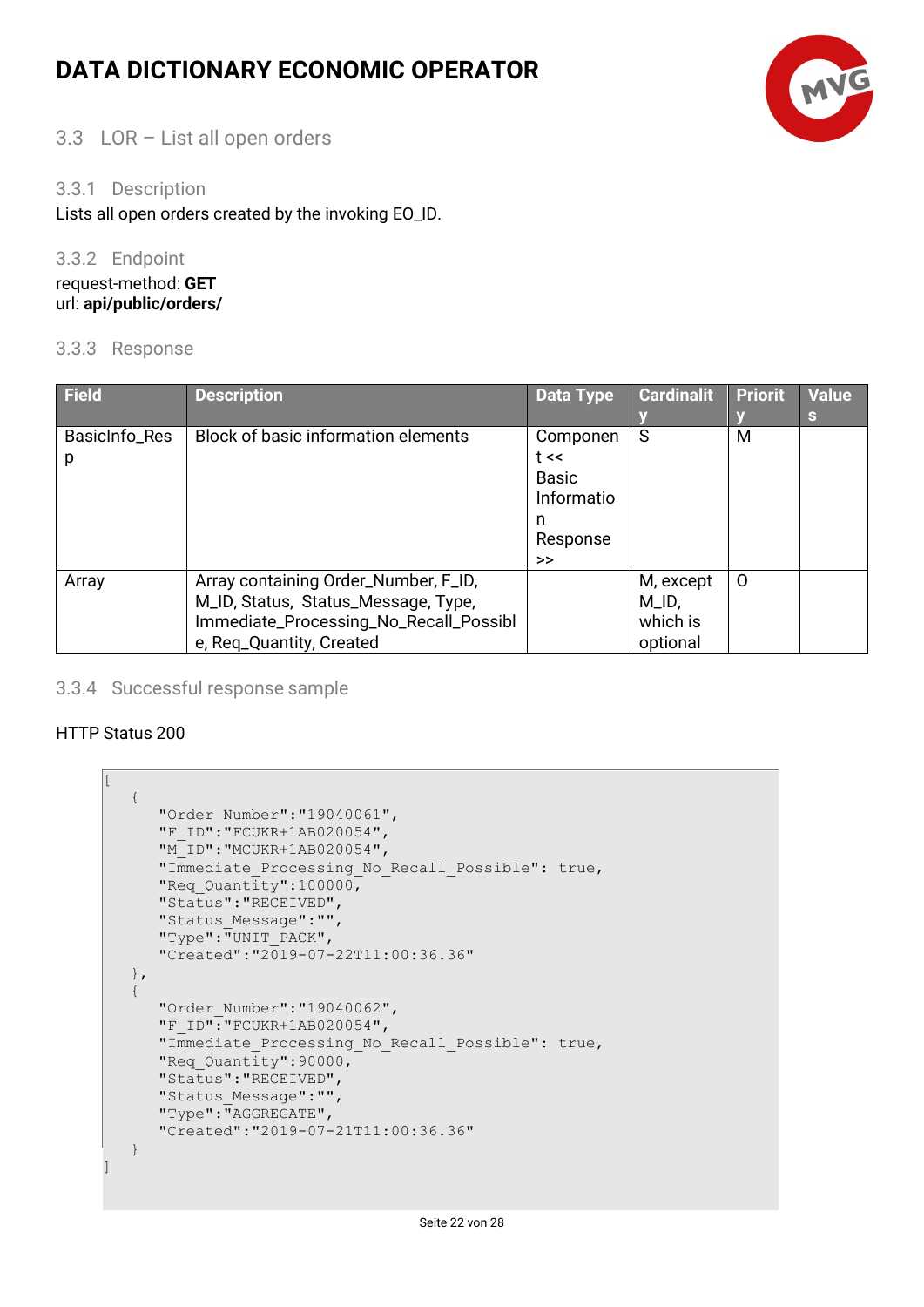### <span id="page-23-0"></span>3.4 GOR – Get information about an order

### <span id="page-23-1"></span>3.4.1 Description

Provides detailed information about a specific order of the invoking EO\_ID.

#### <span id="page-23-2"></span>3.4.2 Endpoint

request-method: **GET** url: **api/public/orders/***{Order\_Number}*

#### <span id="page-23-3"></span>3.4.3 Description of the fields

| Field                       | <b>Description</b> | Data Type          | <b>Cardinality</b> | <b>Priority</b> | <b>Values</b> |
|-----------------------------|--------------------|--------------------|--------------------|-----------------|---------------|
| Order_Number   Order Number |                    | <b>ORDERNUMBER</b> |                    | м               |               |

#### <span id="page-23-4"></span>3.4.4 Response

| Field             | <b>Description</b>                                         | <b>Data Type</b>                                                     | <b>Cardin</b><br>ality | <b>Prior</b><br>ity | Values                                                                                              |
|-------------------|------------------------------------------------------------|----------------------------------------------------------------------|------------------------|---------------------|-----------------------------------------------------------------------------------------------------|
| BasicInfo_Resp    | <b>Block of basic information</b><br>elements              | Componen<br>t <<br><b>Basic</b><br>Informatio<br>n<br>Response<br>>> | S                      | M                   |                                                                                                     |
| Order_Number      | <b>Order Number</b>                                        | ORDERNU<br><b>MBER</b>                                               | S                      | M                   |                                                                                                     |
| $F_lD$            | Facility identifier code                                   | <b>FID</b>                                                           | S                      | M                   |                                                                                                     |
| $M$ <sup>ID</sup> | Machine identifier code                                    | <b>MID</b>                                                           | S                      | $\mathsf{O}$        |                                                                                                     |
| Process_Type      | Indication if the production<br>process involves machinery | Boolean                                                              | S                      | $\Omega$            | false $-$<br><b>No</b><br>(only<br>for<br>fully<br>hand<br>made<br>produc<br>ts)<br>$true -$<br>Yes |
| P_Type            | Type of tobacco product                                    | <b>String</b>                                                        | S                      | $\overline{O}$      |                                                                                                     |
| P_OtherType       | Description of other type of<br>tobacco product            | <b>Text</b>                                                          | S                      | $\mathsf{O}$        |                                                                                                     |
| P_CN              | <b>Combined Nomenclature (CN)</b><br>code                  | <b>Text</b>                                                          | S                      | $\circ$             |                                                                                                     |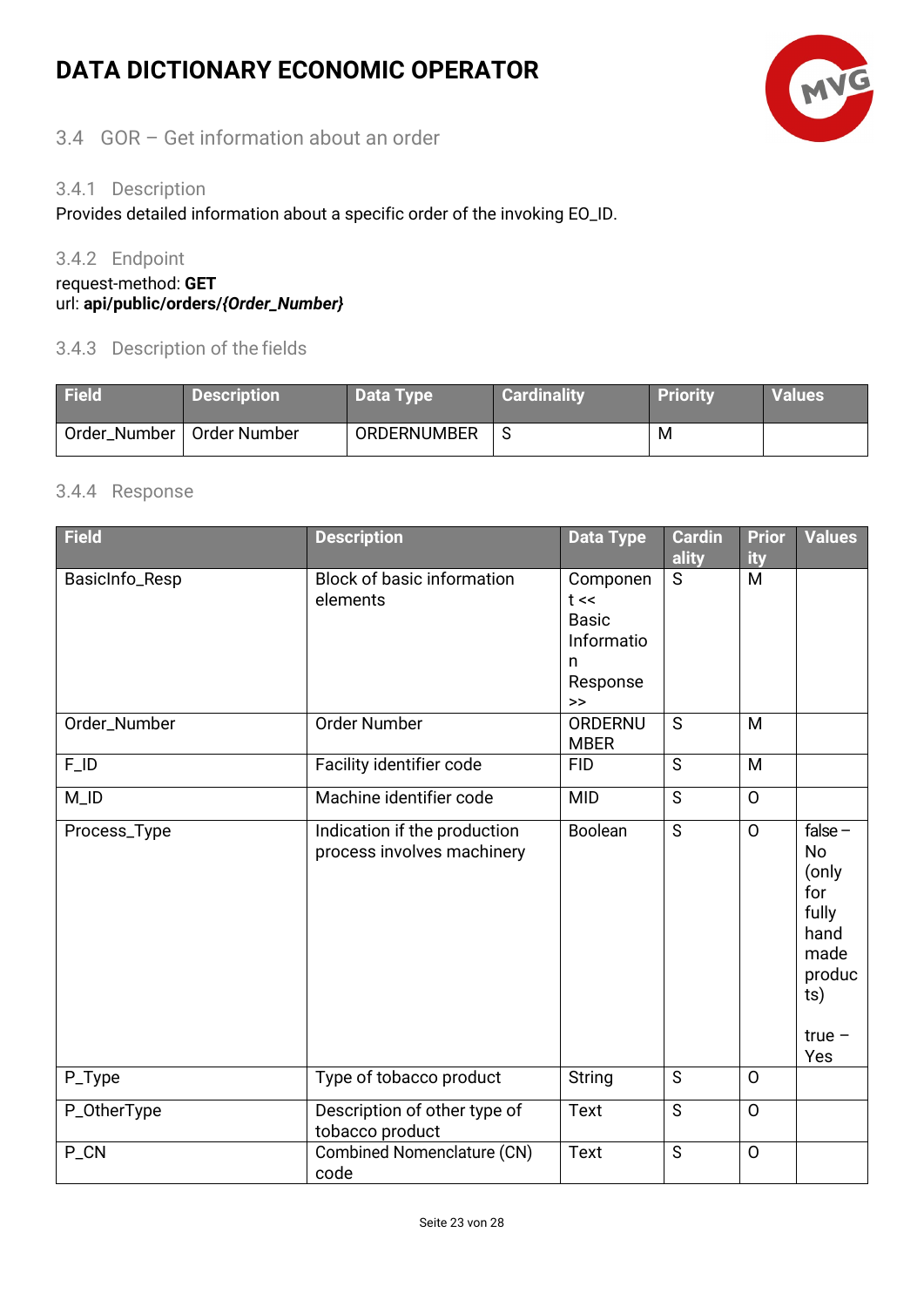

| P_Weight                                    | Average gross weight of unit<br>packet, including packaging, in<br>grams with 0,1 gram accuracy                                                                                                                      | Decimal       | S            | $\overline{O}$ |                                           |
|---------------------------------------------|----------------------------------------------------------------------------------------------------------------------------------------------------------------------------------------------------------------------|---------------|--------------|----------------|-------------------------------------------|
| P_Brand                                     | Brand of tobacco product                                                                                                                                                                                             | Text          | $\mathsf{S}$ | $\mathsf{O}$   |                                           |
| TP_ID                                       | The identification number of<br>the product used in the EU-CEG<br>system.                                                                                                                                            | <b>TPID</b>   | S            | $\mathsf{O}$   |                                           |
| TP_PN                                       | Tobacco product number used<br>in the EU-CEG system.                                                                                                                                                                 | PN            | S            | $\mathsf{O}$   |                                           |
| Intended_Market                             | Intended country of retail sale.                                                                                                                                                                                     | Country       | S            | $\mathsf{O}$   |                                           |
| Intended_Route1                             | Indication if the product is<br>intended to be moved across<br>country boarders with terrestrial<br>transport.                                                                                                       | Boolean       | S            | $\mathsf{O}$   | false $-$<br><b>No</b><br>$true -$<br>Yes |
| Intended_Route2                             | The first country of terrestrial<br>transport after the product<br>leaves the Member State of<br>manufacturing or the Member<br>State of importation.                                                                | Country       | $\mathsf{S}$ | $\Omega$       |                                           |
| Import                                      | Indication if the product is<br>imported into the EU                                                                                                                                                                 | Boolean       | S            | $\mathsf{O}$   | false $-$<br><b>No</b><br>$true -$<br>Yes |
| Req_Quantity                                | Requested quantity of unit<br>packet level UIs                                                                                                                                                                       | Integer       | S            | M              |                                           |
| Immediate_Processing_No_Re<br>call_Possible | Immediate_Processing_No_Re<br>call_Possible, meaning that the<br>order will be processed<br>immediately by the ID Issuer.<br>However the requestor is<br>unable to recall an order with<br>this processing priority. | Boolean       | S            | M              | false $-$<br>No<br>$true -$<br>Yes        |
| P_OtherID                                   | GTIN (Global Trade<br>Identification) Number<br>(= EAN Package)                                                                                                                                                      | Integer       | S            | 0              | 42137<br>658                              |
| <b>Status</b>                               | State of the order                                                                                                                                                                                                   | String        | S            | M              |                                           |
| Status_Message                              | If Status is invalid, it contains<br>the error message                                                                                                                                                               | <b>String</b> | S            | М              |                                           |
| <b>Type</b>                                 | <b>UNIT_PACK, AGGREGATE</b>                                                                                                                                                                                          | String        | S            | M              |                                           |
| Created                                     | Date the order has been<br>created                                                                                                                                                                                   | Timestamp     | S            | M              |                                           |

### <span id="page-24-0"></span>3.4.5 Successful response sample

HTTP Status 200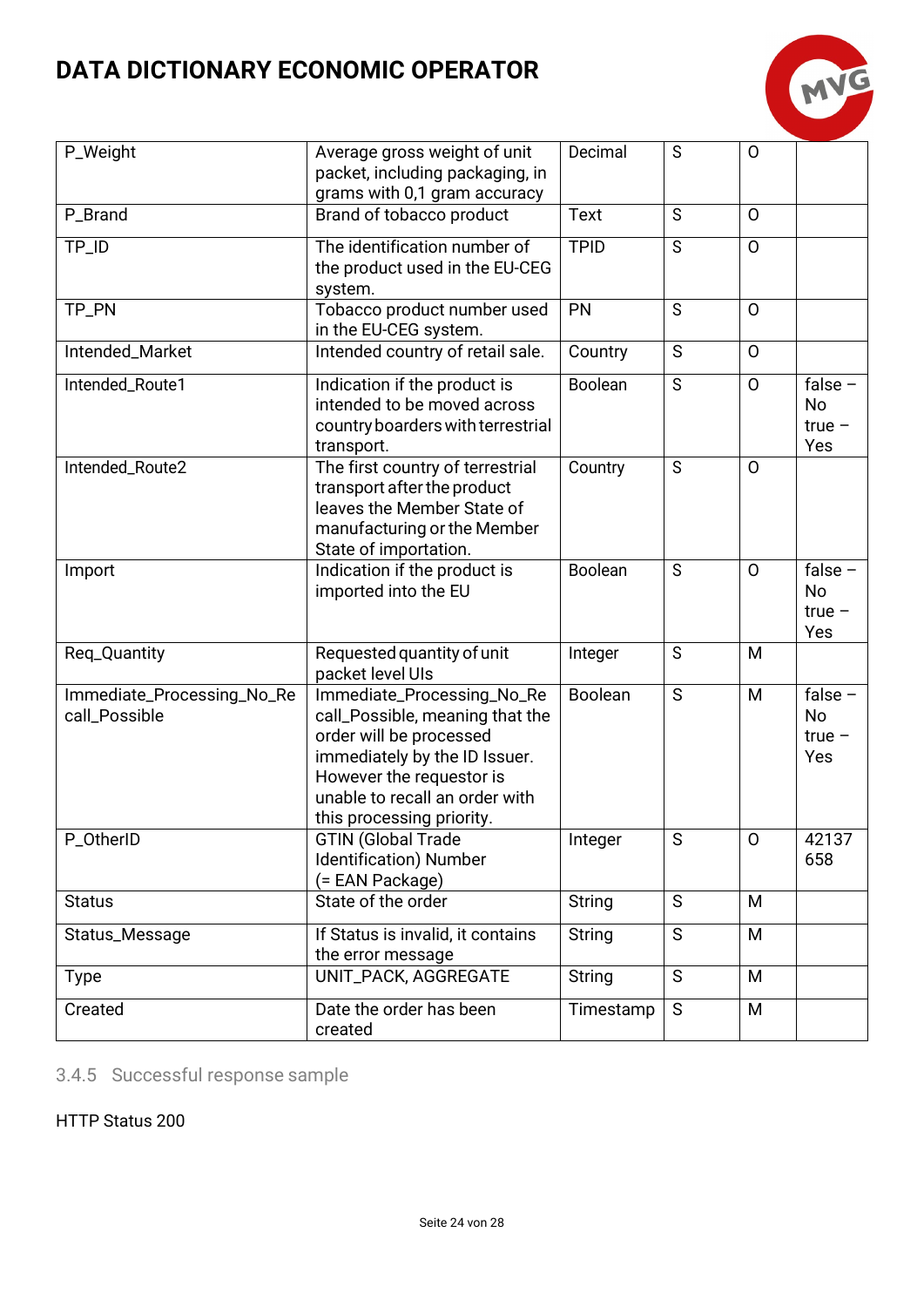

```
{E}"Order Number": "19040064",
  "F_ID": "QCUKR<1AB020054000049",
  "M<sup>T</sup>ID": "Machine Id A",
 "Process_Type": false,
 "P_Type": "CIGARETTE",
   "P_OtherType": null,
   "P<sup>CN":</sup> "FG7H68FHF",
 "P_Brand": "Product brand A",
 "P_Weight": 10,
    "TP_ID": "1234",
   "TP<sup>-PN"</sup>: "1234",
    "Intended_Market": "BG",
    "Intended_Route1": true,
    "Intended_Route2": "BG",
    "Import": false,
   "Req Quantity": 200000,
    "Immediate_Processing_No_Recall_Possible":false
   "P_OtherID": "00012345600012"
    "Status":"RECEIVED",
    "Status_Message":"none",
   "Type": "UNIT_PACK",
    "Created":"2019-07-22T11:00:36.36"
}
{
    "Order_Number":"19040065",
    "Status":"COMPLETED",
    "Status_Message":"",
    "Type":"AGGREGATE",
    "Immediate_Processing_No_Recall_Possible":true,
   "Req Quantity":1000,
    "Created":"2019-07-26T11:08:44.435",
    "F_ID":" QCUKR<1AB020054000049"
```
}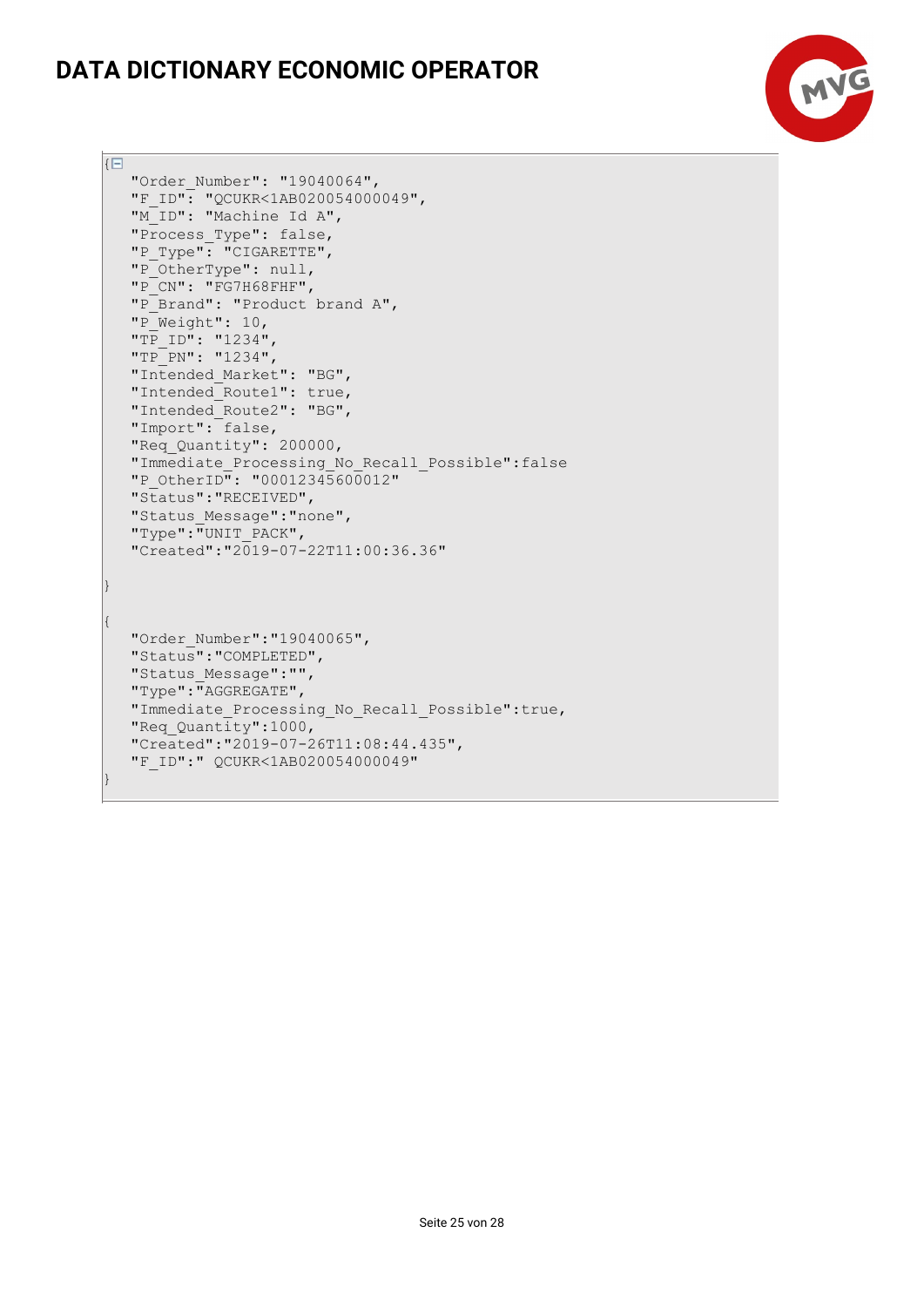

### <span id="page-26-0"></span>3.5 DOR - Download of an order

#### <span id="page-26-1"></span>3.5.1 Description

Receive order of the invoking EO\_ID as a file for download.

#### <span id="page-26-2"></span>3.5.2 Endpoint

request-method: **GET**

#### url: **api/public/orders/{Order\_Number}/download**

### <span id="page-26-3"></span>3.5.3 Description of the fields

| <b>Field</b> | <b>Description</b>                   | Data Type       | <b>Cardinality</b> | Priority | <b>Values</b> |
|--------------|--------------------------------------|-----------------|--------------------|----------|---------------|
|              | Order_Number   Order identifier code | ORDERNUMBER   S |                    | M        |               |

#### <span id="page-26-4"></span>3.5.4 Response

| <b>Field</b>   | <b>Description</b>                                                                            | <b>Data Type</b>                                        | <b>Cardinality</b> | <b>Priority</b> | <b>Values</b>   |
|----------------|-----------------------------------------------------------------------------------------------|---------------------------------------------------------|--------------------|-----------------|-----------------|
| BasicInfo_Resp | Block of basic information<br>elements                                                        | Component <<<br><b>Basic Information</b><br>Response >> | S                  | м               |                 |
| Mimetype       | two-part identifier for file<br>formats and format<br>contents transmitted on<br>the Internet | application/zip                                         | S                  | M               | application/zip |
| Value          | this value is of type byte[]<br>in Base64 format.                                             | Text                                                    | S                  | м               |                 |

#### <span id="page-26-5"></span>3.5.5 Successful response sample

HTTP Status 200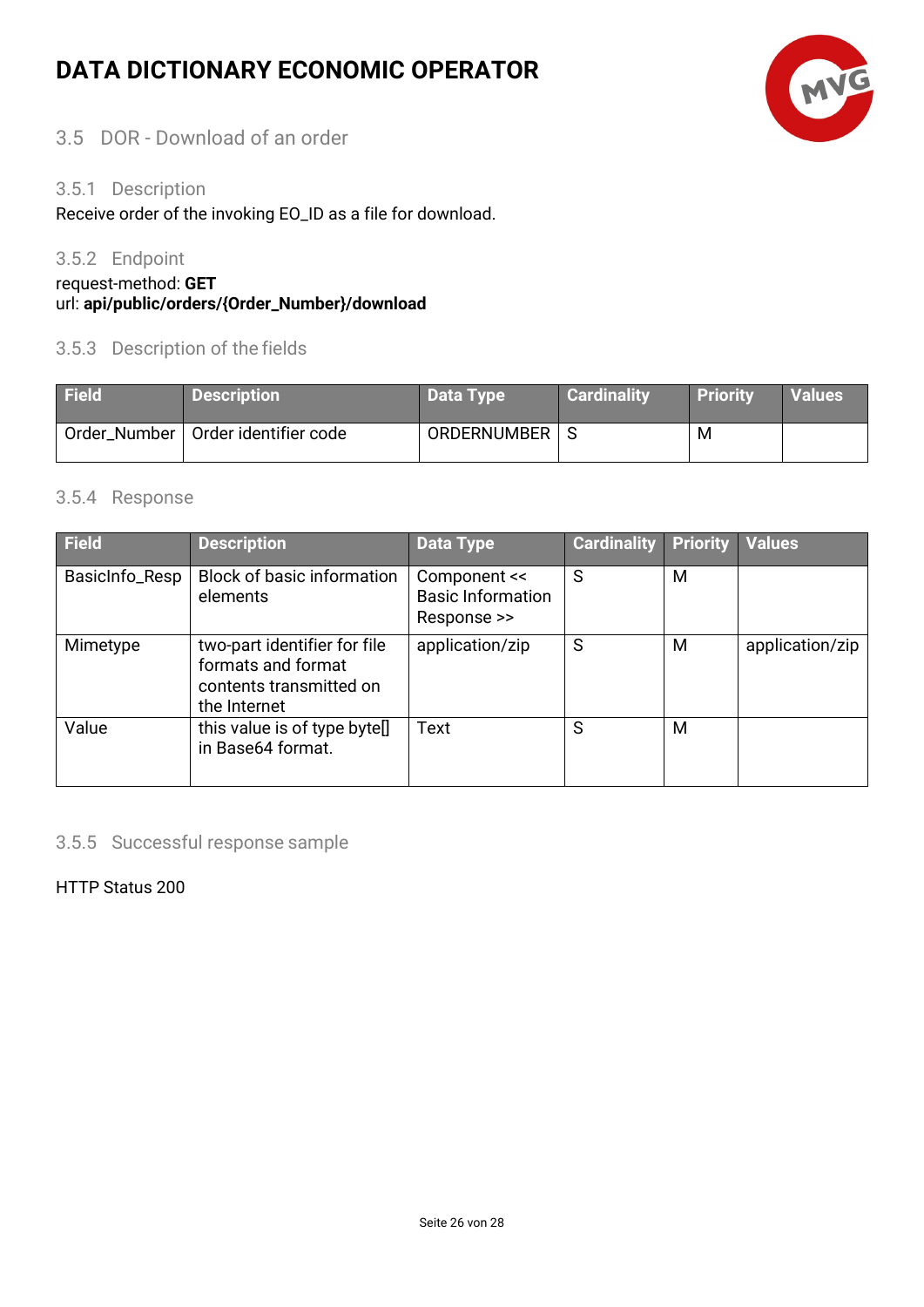

### <span id="page-27-0"></span>3.6 COR - Cancel of an order

#### <span id="page-27-1"></span>3.6.1 Description

Request to cancel an order of the invoking EO\_ID.

#### <span id="page-27-2"></span>3.6.2 Endpoint

request-method: **GET**

#### url: **api/public/orders/***{Order\_Number}***/cancel**

#### <span id="page-27-3"></span>3.6.3 Description of the fields

| <b>Field</b> | <b>Description</b>                   | Data Type       | <b>Cardinality</b> | <b>Priority</b> | <b>Values</b> |
|--------------|--------------------------------------|-----------------|--------------------|-----------------|---------------|
|              | Order_Number   Order identifier code | ORDERNUMBER   S |                    | м               |               |

#### <span id="page-27-4"></span>3.6.4 Response

| <b>Field</b> | <b>Description</b>                                      | Data Type                                               | <b>Cardinality Priority Values</b> |   |  |
|--------------|---------------------------------------------------------|---------------------------------------------------------|------------------------------------|---|--|
|              | BasicInfo_Resp   Block of basic information<br>elements | Component <<<br><b>Basic Information</b><br>Response >> |                                    | M |  |

<span id="page-27-5"></span>3.6.5 Successful response sample

#### HTTP Status 200